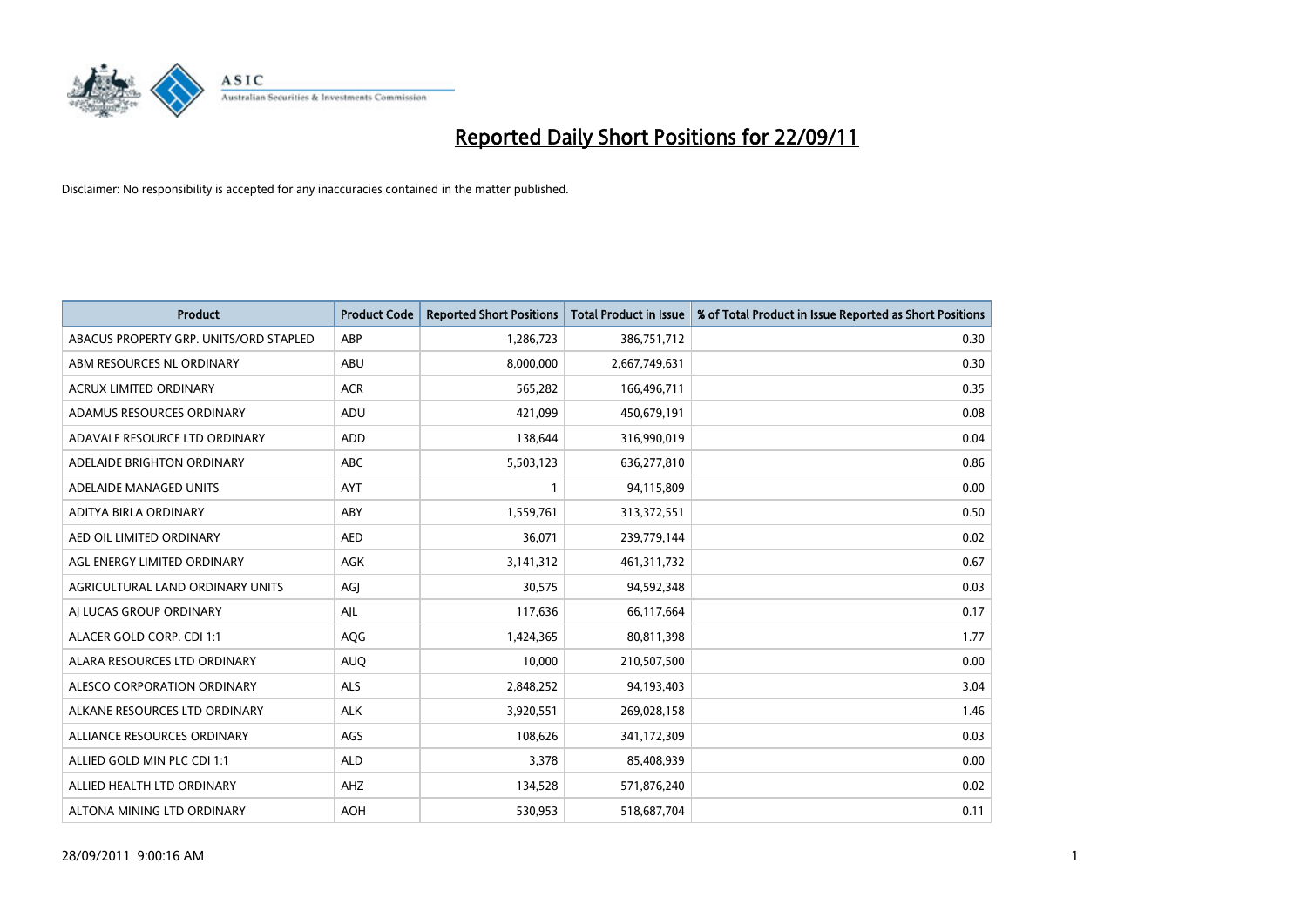

| <b>Product</b>                          | <b>Product Code</b> | <b>Reported Short Positions</b> | <b>Total Product in Issue</b> | % of Total Product in Issue Reported as Short Positions |
|-----------------------------------------|---------------------|---------------------------------|-------------------------------|---------------------------------------------------------|
| ALUMINA LIMITED ORDINARY                | <b>AWC</b>          | 31,963,294                      | 2,440,196,187                 | 1.32                                                    |
| AMADEUS ENERGY ORDINARY                 | AMU                 | 454,000                         | 286, 181, 741                 | 0.16                                                    |
| AMALGAMATED HOLDINGS ORDINARY           | <b>AHD</b>          | 1,504                           | 157,472,748                   | 0.00                                                    |
| AMCOR LIMITED ORDINARY                  | <b>AMC</b>          | 3,657,703                       | 1,227,572,318                 | 0.28                                                    |
| AMP LIMITED ORDINARY                    | AMP                 | 16,400,188                      | 2,811,693,913                 | 0.56                                                    |
| AMPELLA MINING ORDINARY                 | <b>AMX</b>          | 952,445                         | 204,985,108                   | 0.47                                                    |
| ANSELL LIMITED ORDINARY                 | <b>ANN</b>          | 2,576,841                       | 133,033,772                   | 1.93                                                    |
| ANZ BANKING GRP LTD ORDINARY            | ANZ                 | 11,450,060                      | 2,629,033,329                 | 0.42                                                    |
| APA GROUP STAPLED SECURITIES            | <b>APA</b>          | 6,513,034                       | 639,334,625                   | 1.00                                                    |
| APEX MINERALS NL ORDINARY               | <b>AXM</b>          | 885,146                         | 5,550,243,713                 | 0.02                                                    |
| APN EUROPEAN RETAIL UNITS STAPLED SEC.  | <b>AEZ</b>          | 11,832                          | 544,910,660                   | 0.00                                                    |
| APN NEWS & MEDIA ORDINARY               | <b>APN</b>          | 31,088,123                      | 618,568,292                   | 5.02                                                    |
| AQUARIUS PLATINUM. ORDINARY             | <b>AOP</b>          | 6,148,504                       | 470,167,206                   | 1.30                                                    |
| AQUILA RESOURCES ORDINARY               | <b>AQA</b>          | 6,329,316                       | 374,368,499                   | 1.68                                                    |
| ARAFURA RESOURCE LTD ORDINARY           | <b>ARU</b>          | 8,292,295                       | 367,980,342                   | 2.23                                                    |
| ARB CORPORATION ORDINARY                | <b>ARP</b>          | 13,086                          | 72,481,302                    | 0.01                                                    |
| ARDENT LEISURE GROUP STAPLED SECURITIES | AAD                 | 716,540                         | 324, 167, 221                 | 0.23                                                    |
| ARISTOCRAT LEISURE ORDINARY             | ALL                 | 27,188,981                      | 536,480,307                   | 5.07                                                    |
| <b>ASCIANO LIMITED ORDINARY</b>         | <b>AIO</b>          | 13,714,037                      | 2,926,103,883                 | 0.48                                                    |
| ASG GROUP LIMITED ORDINARY              | <b>ASZ</b>          | 84,697                          | 169,117,796                   | 0.05                                                    |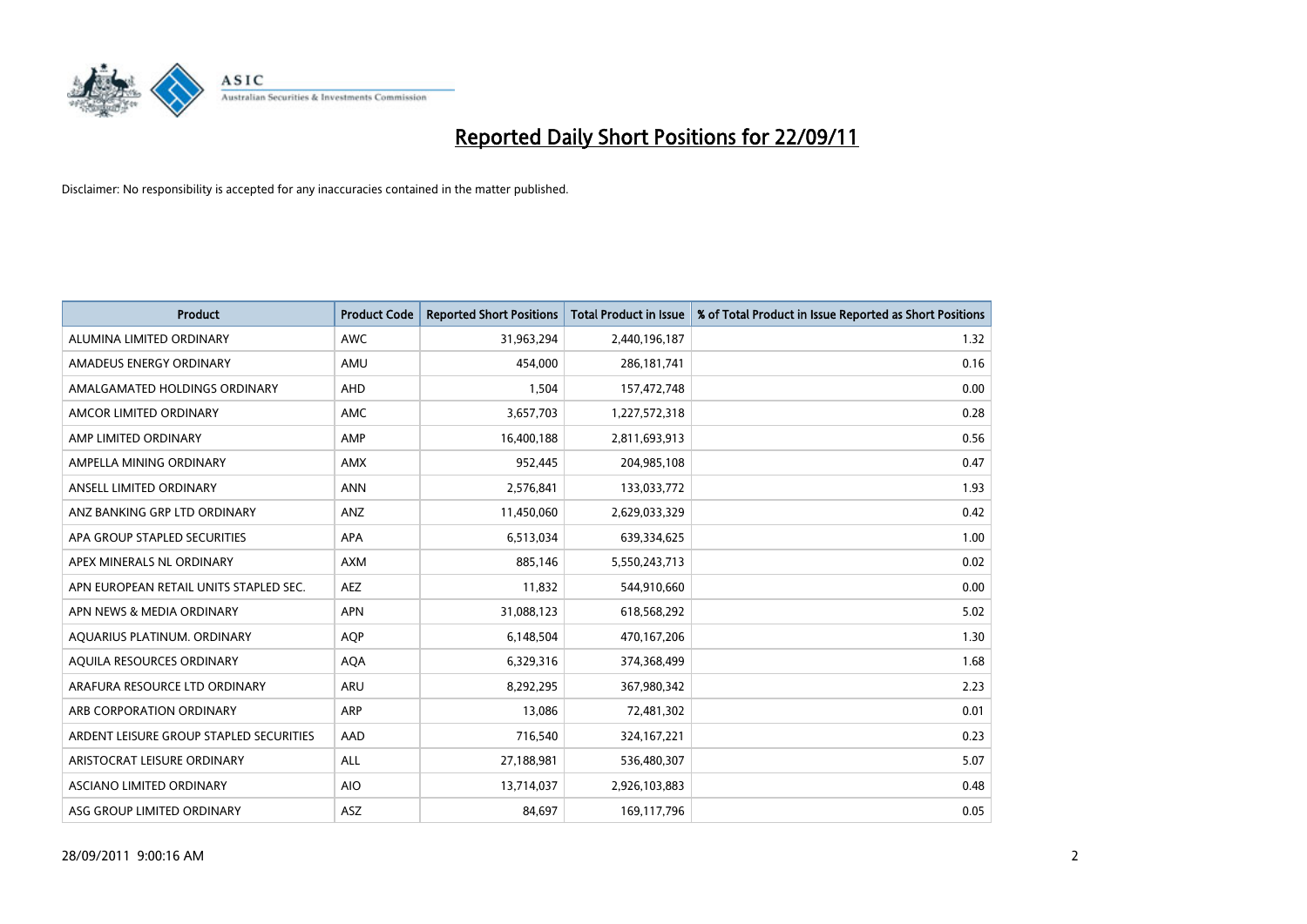

| <b>Product</b>                          | <b>Product Code</b> | <b>Reported Short Positions</b> | <b>Total Product in Issue</b> | % of Total Product in Issue Reported as Short Positions |
|-----------------------------------------|---------------------|---------------------------------|-------------------------------|---------------------------------------------------------|
| ASPEN GROUP ORD/UNITS STAPLED           | <b>APZ</b>          | 1,182,489                       | 584,985,037                   | 0.21                                                    |
| ASPIRE MINING LTD ORDINARY              | <b>AKM</b>          | 2,835,790                       | 540,594,556                   | 0.52                                                    |
| <b>ASTON RES LTD ORDINARY</b>           | <b>AZT</b>          | 1,543,396                       | 204,527,604                   | 0.75                                                    |
| ASTRO JAP PROP GROUP STAPLED SECURITIES | AIA                 | 29,478                          | 58,445,002                    | 0.05                                                    |
| <b>ASX LIMITED ORDINARY</b>             | <b>ASX</b>          | 2,812,407                       | 175,136,729                   | 1.57                                                    |
| ATLANTIC LIMITED ORDINARY               | ATI                 | 51,573                          | 114,273,350                   | 0.05                                                    |
| ATLAS IRON LIMITED ORDINARY             | <b>AGO</b>          | 10,039,566                      | 863,866,226                   | 1.15                                                    |
| AURORA OIL & GAS ORDINARY               | <b>AUT</b>          | 8,938,151                       | 411,155,343                   | 2.16                                                    |
| AUSDRILL LIMITED ORDINARY               | ASL                 | 132,594                         | 301,685,848                   | 0.03                                                    |
| AUSENCO LIMITED ORDINARY                | AAX                 | 1,584,583                       | 122,987,022                   | 1.29                                                    |
| AUSGOLD LIMITED ORDINARY                | <b>AUC</b>          | 132,090                         | 85,018,812                    | 0.15                                                    |
| <b>AUSTAL LIMITED ORDINARY</b>          | ASB                 | 485,187                         | 188,069,638                   | 0.25                                                    |
| AUSTAR UNITED ORDINARY                  | <b>AUN</b>          | 1,598,405                       | 1,271,505,737                 | 0.12                                                    |
| <b>AUSTBROKERS HOLDINGS ORDINARY</b>    | <b>AUB</b>          | 2                               | 54,658,736                    | 0.00                                                    |
| AUSTIN ENGINEERING ORDINARY             | ANG                 | 5,239                           | 72,014,403                    | 0.00                                                    |
| <b>AUSTRALAND ASSETS ASSETS</b>         | AAZPB               | 1,168                           | 2,750,000                     | 0.04                                                    |
| AUSTRALAND PROPERTY STAPLED SECURITY    | <b>ALZ</b>          | 514,408                         | 576,846,597                   | 0.08                                                    |
| AUSTRALIAN AGRICULT. ORDINARY           | AAC                 | 1,245,619                       | 312,892,824                   | 0.39                                                    |
| <b>AUSTRALIAN EDUCATION UNITS</b>       | <b>AEU</b>          | 625,000                         | 175,465,397                   | 0.36                                                    |
| AUSTRALIAN INFRASTR. UNITS/ORDINARY     | <b>AIX</b>          | 6,868,558                       | 620,733,944                   | 1.12                                                    |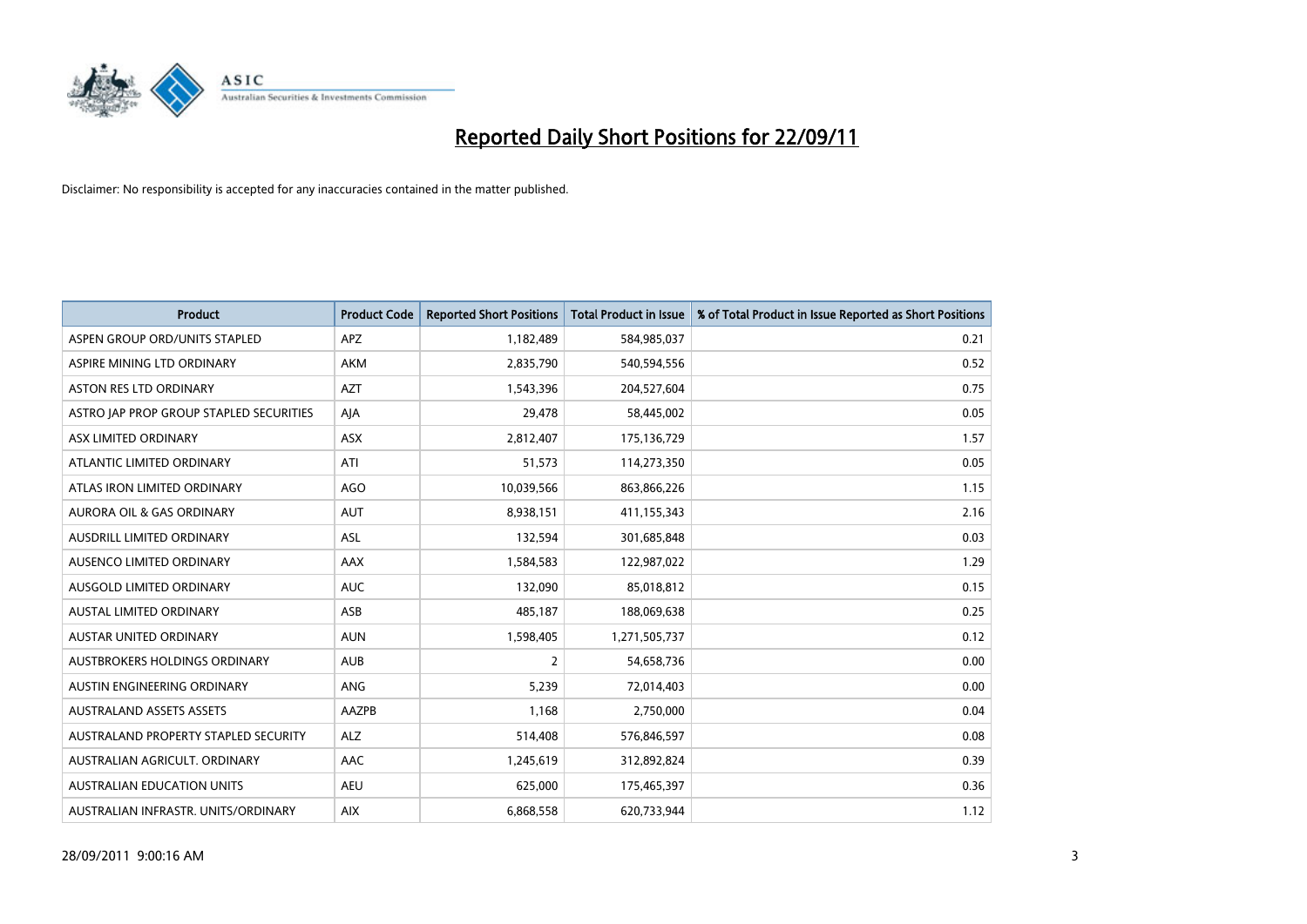

| <b>Product</b>                      | <b>Product Code</b> | <b>Reported Short Positions</b> | <b>Total Product in Issue</b> | % of Total Product in Issue Reported as Short Positions |
|-------------------------------------|---------------------|---------------------------------|-------------------------------|---------------------------------------------------------|
| AUSTRALIAN MINES LTD ORDINARY       | <b>AUZ</b>          | 1,400,000                       | 636,910,317                   | 0.22                                                    |
| AUSTRALIAN PHARM. ORDINARY          | API                 | 598,681                         | 488,115,883                   | 0.12                                                    |
| <b>AUTOMOTIVE HOLDINGS ORDINARY</b> | <b>AHE</b>          | 2,539                           | 260,579,682                   | 0.00                                                    |
| AVANCO RESOURCES LTD ORDINARY       | <b>AVB</b>          | 980,527                         | 791,677,710                   | 0.12                                                    |
| <b>AVEXA LIMITED ORDINARY</b>       | <b>AVX</b>          | 243,657                         | 847,688,779                   | 0.03                                                    |
| AWE LIMITED ORDINARY                | AWE                 | 2,460,934                       | 521,871,941                   | 0.47                                                    |
| AZUMAH RESOURCES ORDINARY           | <b>AZM</b>          | 281,319                         | 281,650,356                   | 0.10                                                    |
| BANDANNA ENERGY ORDINARY            | <b>BND</b>          | 673,735                         | 528,081,199                   | 0.12                                                    |
| BANK OF QUEENSLAND. ORDINARY        | <b>BOQ</b>          | 10,421,239                      | 225,369,547                   | 4.61                                                    |
| <b>BANNERMAN RESOURCES ORDINARY</b> | <b>BMN</b>          | 133,708                         | 234,435,934                   | 0.06                                                    |
| <b>BASE RES LIMITED ORDINARY</b>    | <b>BSE</b>          | 477,893                         | 460,440,029                   | 0.10                                                    |
| <b>BATHURST RESOURCES ORDINARY</b>  | <b>BTU</b>          | 9,426,745                       | 688,247,997                   | 1.36                                                    |
| BAUXITE RESOURCE LTD ORDINARY       | <b>BAU</b>          | 111,797                         | 235,379,896                   | 0.05                                                    |
| <b>BC IRON LIMITED ORDINARY</b>     | <b>BCI</b>          | 257,862                         | 94,881,000                    | 0.27                                                    |
| BEACH ENERGY LIMITED ORDINARY       | <b>BPT</b>          | 3,519,779                       | 1,103,127,711                 | 0.30                                                    |
| BEADELL RESOURCE LTD ORDINARY       | <b>BDR</b>          | 2,326,728                       | 657,906,946                   | 0.34                                                    |
| BENDIGO AND ADELAIDE ORDINARY       | <b>BEN</b>          | 7,299,914                       | 360,412,014                   | 2.01                                                    |
| BERKELEY RESOURCES ORDINARY         | <b>BKY</b>          | 603,349                         | 174,298,273                   | 0.34                                                    |
| BETASHARES ASX RES ETF UNITS        | <b>ORE</b>          | 118,220                         | 4,519,665                     | 2.62                                                    |
| BETASHARES GOLD ETF ETF UNITS       | QAU                 | 38,613                          | 944,356                       | 4.09                                                    |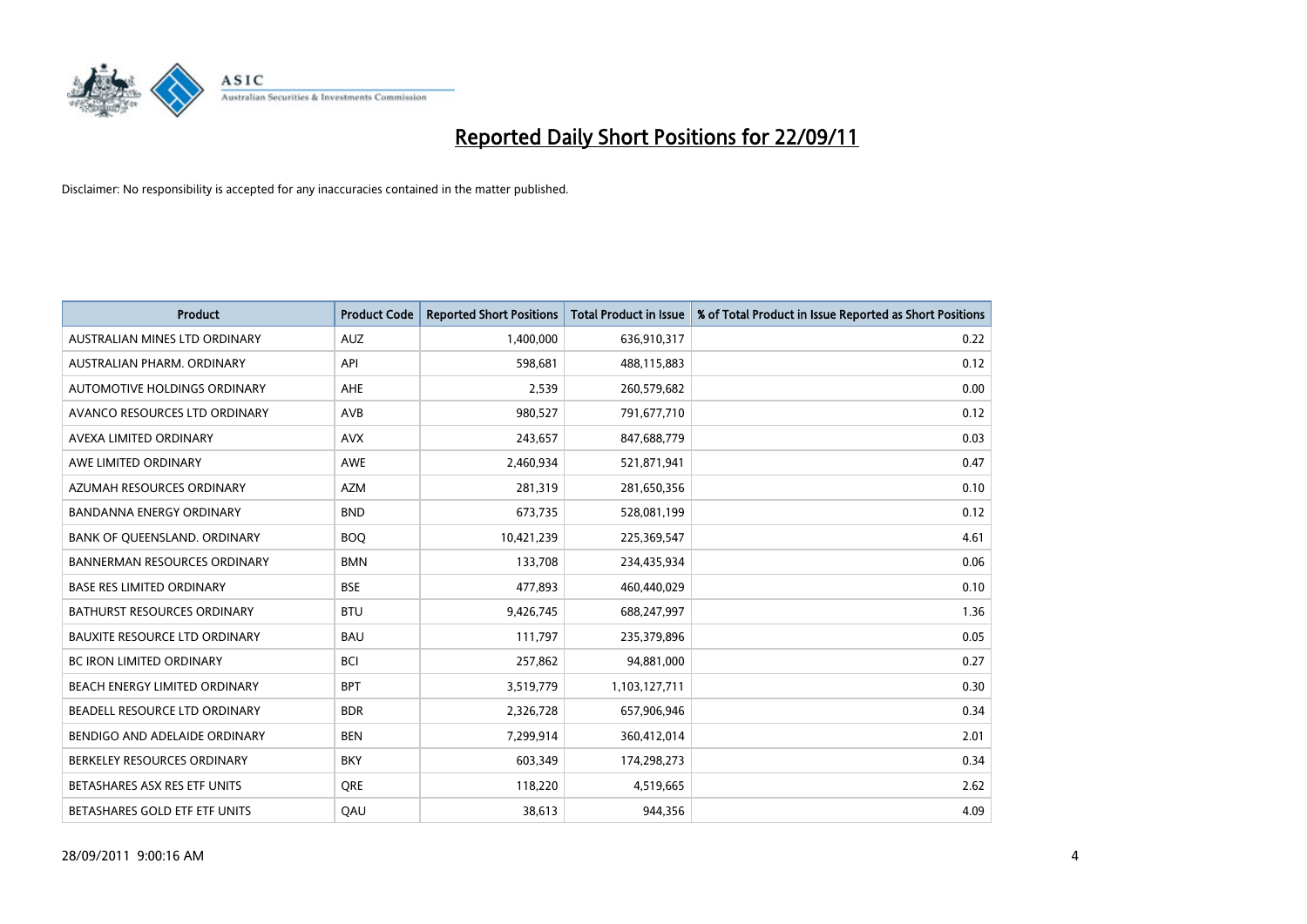

| <b>Product</b>                       | <b>Product Code</b> | <b>Reported Short Positions</b> | <b>Total Product in Issue</b> | % of Total Product in Issue Reported as Short Positions |
|--------------------------------------|---------------------|---------------------------------|-------------------------------|---------------------------------------------------------|
| <b>BHP BILLITON LIMITED ORDINARY</b> | <b>BHP</b>          | 41,455,427                      | 3,211,496,105                 | 1.28                                                    |
| <b>BILLABONG ORDINARY</b>            | <b>BBG</b>          | 20,719,489                      | 254,037,587                   | 8.15                                                    |
| <b>BIOTA HOLDINGS ORDINARY</b>       | <b>BTA</b>          | 2,019,208                       | 181,703,711                   | 1.10                                                    |
| <b>BISALLOY STEEL ORDINARY</b>       | <b>BIS</b>          | 84,480                          | 216,455,965                   | 0.04                                                    |
| BKI INVESTMENT LTD ORDINARY          | BKI                 | 508                             | 425,549,573                   | 0.00                                                    |
| <b>BLACKTHORN RESOURCES ORDINARY</b> | <b>BTR</b>          | 35,848                          | 122,918,000                   | 0.03                                                    |
| <b>BLUESCOPE STEEL LTD ORDINARY</b>  | <b>BSL</b>          | 83,913,824                      | 1,849,170,356                 | 4.52                                                    |
| <b>BOART LONGYEAR ORDINARY</b>       | <b>BLY</b>          | 9,417,285                       | 461,163,412                   | 2.05                                                    |
| <b>BOOM LOGISTICS ORDINARY</b>       | <b>BOL</b>          | 355,326                         | 465,011,147                   | 0.07                                                    |
| BORAL LIMITED, ORDINARY              | <b>BLD</b>          | 43,371,513                      | 729,925,990                   | 5.92                                                    |
| BOTSWANA METALS LTD ORDINARY         | <b>BML</b>          | 7,000                           | 143,717,013                   | 0.00                                                    |
| <b>BOW ENERGY LIMITED ORDINARY</b>   | <b>BOW</b>          | 3,658,892                       | 351,683,973                   | 1.03                                                    |
| <b>BRADKEN LIMITED ORDINARY</b>      | <b>BKN</b>          | 2,695,570                       | 166,448,631                   | 1.61                                                    |
| <b>BRAMBLES LIMITED ORDINARY</b>     | <b>BXB</b>          | 17,187,804                      | 1,480,225,830                 | 1.14                                                    |
| <b>BREVILLE GROUP LTD ORDINARY</b>   | <b>BRG</b>          | 3,150                           | 130,095,322                   | 0.00                                                    |
| BRICKWORKS LIMITED ORDINARY          | <b>BKW</b>          | 79,114                          | 147,567,333                   | 0.06                                                    |
| <b>BROCKMAN RESOURCES ORDINARY</b>   | <b>BRM</b>          | 60,546                          | 144,803,151                   | 0.04                                                    |
| BT INVESTMENT MNGMNT ORDINARY        | <b>BTT</b>          | 1,446,050                       | 267,906,977                   | 0.54                                                    |
| <b>BURU ENERGY ORDINARY</b>          | <b>BRU</b>          | 4,233,251                       | 210,240,549                   | 2.01                                                    |
| <b>BWP TRUST ORDINARY UNITS</b>      | <b>BWP</b>          | 620.820                         | 520,012,793                   | 0.11                                                    |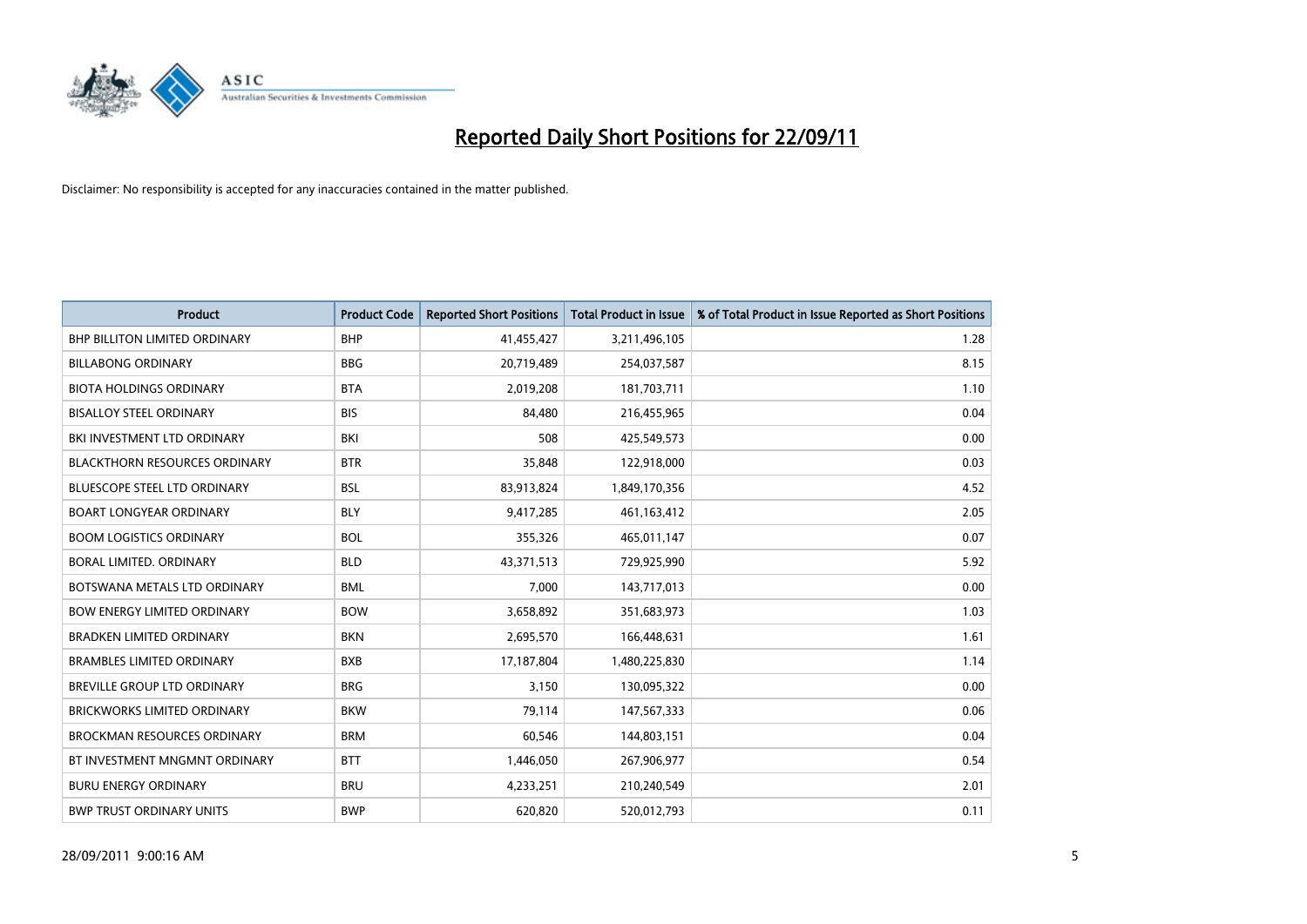

| <b>Product</b>                         | <b>Product Code</b> | <b>Reported Short Positions</b> | <b>Total Product in Issue</b> | % of Total Product in Issue Reported as Short Positions |
|----------------------------------------|---------------------|---------------------------------|-------------------------------|---------------------------------------------------------|
| CABCHARGE AUSTRALIA ORDINARY           | CAB                 | 798,082                         | 120,437,014                   | 0.65                                                    |
| CALTEX AUSTRALIA ORDINARY              | <b>CTX</b>          | 7,896,838                       | 270,000,000                   | 2.92                                                    |
| <b>CAMPBELL BROTHERS ORDINARY</b>      | <b>CPB</b>          | 184,075                         | 67,503,411                    | 0.26                                                    |
| CAPE LAMBERT RES LTD ORDINARY          | <b>CFE</b>          | 1,099,045                       | 652,171,792                   | 0.17                                                    |
| CARABELLA RES LTD ORDINARY             | <b>CLR</b>          | 184,718                         | 96,548,204                    | 0.19                                                    |
| <b>CARBON ENERGY ORDINARY</b>          | <b>CNX</b>          | 1,060,113                       | 698,517,858                   | 0.14                                                    |
| <b>CARDNO LIMITED ORDINARY</b>         | CDD                 | 454                             | 109,780,032                   | 0.00                                                    |
| CARNARVON PETROLEUM ORDINARY           | <b>CVN</b>          | 2,408,538                       | 690,320,634                   | 0.34                                                    |
| CARNEGIE WAVE ENERGY ORDINARY          | <b>CWE</b>          | 83,000                          | 899,087,627                   | 0.01                                                    |
| CARPATHIAN RESOURCES ORDINARY          | <b>CPN</b>          | 75,000                          | 265,533,501                   | 0.03                                                    |
| CARPENTARIA EXP. LTD ORDINARY          | CAP                 | 9,777                           | 98,741,301                    | 0.01                                                    |
| CARSALES.COM LTD ORDINARY              | <b>CRZ</b>          | 13,716,519                      | 234,575,722                   | 5.84                                                    |
| <b>CASH CONVERTERS ORDINARY</b>        | CCV                 | 202,843                         | 379,761,025                   | 0.05                                                    |
| <b>CASPIAN OIL &amp; GAS ORDINARY</b>  | <b>CIG</b>          | 50,000                          | 1,331,500,513                 | 0.00                                                    |
| CATALPA RESOURCES ORDINARY             | CAH                 | 1,874,715                       | 178,299,049                   | 1.05                                                    |
| <b>CELLNET GROUP ORDINARY</b>          | <b>CLT</b>          | 1,342                           | 61,232,953                    | 0.00                                                    |
| CENTRAL PETROLEUM ORDINARY             | <b>CTP</b>          | 11,455                          | 982,304,842                   | 0.00                                                    |
| CENTRO PROPERTIES UNITS/ORD STAPLED    | <b>CNP</b>          | 2,537                           | 972,414,514                   | 0.00                                                    |
| CENTRO RETAIL GROUP STAPLED SECURITIES | <b>CER</b>          | 856,922                         | 2,286,399,424                 | 0.03                                                    |
| CERAMIC FUEL CELLS ORDINARY            | CFU                 | 692,915                         | 1,201,353,566                 | 0.05                                                    |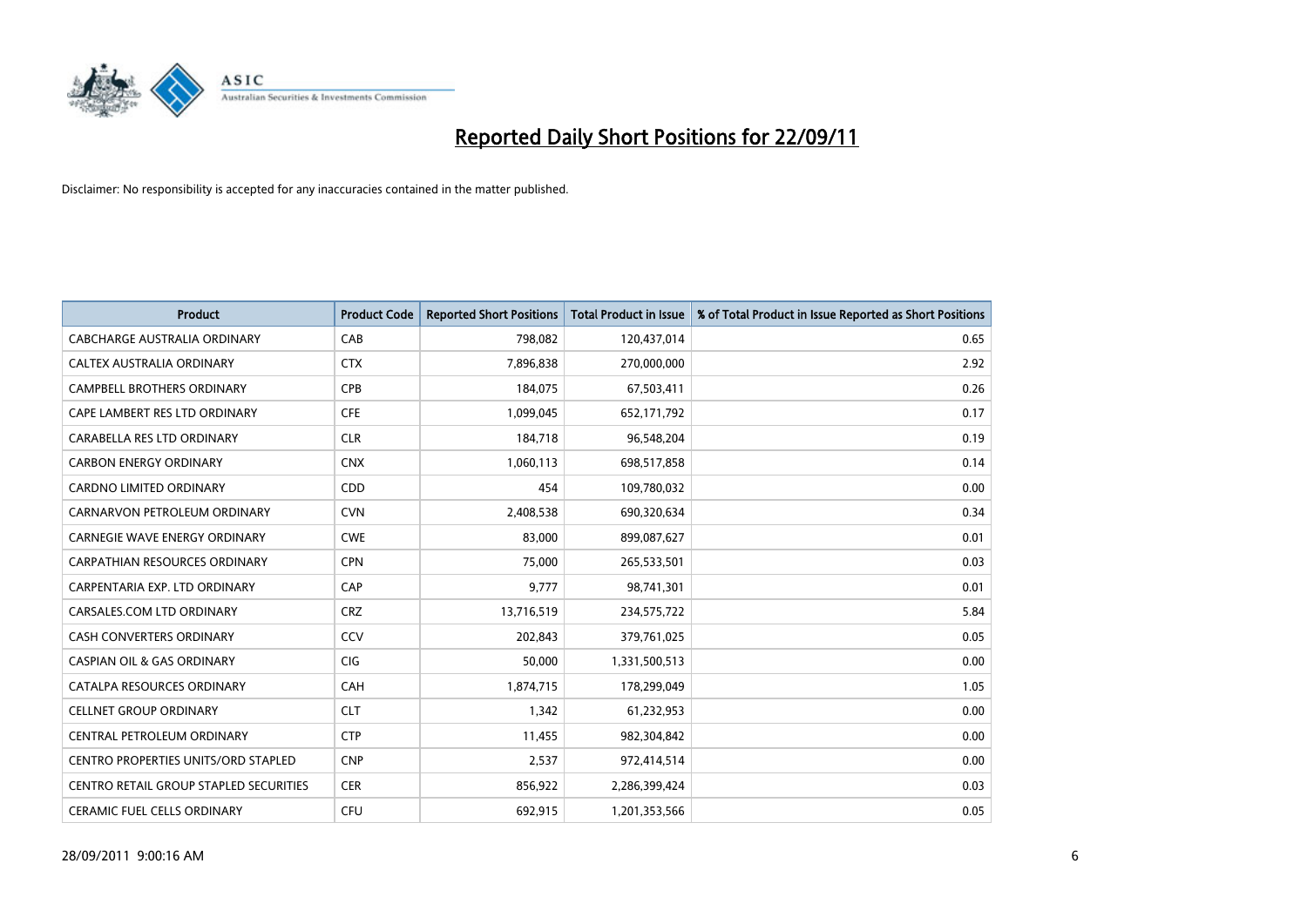

| <b>Product</b>                           | <b>Product Code</b> | <b>Reported Short Positions</b> | <b>Total Product in Issue</b> | % of Total Product in Issue Reported as Short Positions |
|------------------------------------------|---------------------|---------------------------------|-------------------------------|---------------------------------------------------------|
| <b>CERRO RESOURCES NL ORDINARY</b>       | <b>CIO</b>          | 7,772                           | 748,268,606                   | 0.00                                                    |
| CFS RETAIL PROPERTY UNITS                | <b>CFX</b>          | 44,112,400                      | 2,839,591,911                 | 1.54                                                    |
| <b>CGA MINING LIMITED ORDINARY</b>       | <b>CGX</b>          | 32,522                          | 333,475,726                   | 0.01                                                    |
| CHALLENGER DIV.PRO. STAPLED UNITS        | <b>CDI</b>          | 112,126                         | 898,159,765                   | 0.01                                                    |
| <b>CHALLENGER INFRAST, STAPLED UNITS</b> | <b>CIF</b>          | 33,845                          | 316,223,785                   | 0.01                                                    |
| <b>CHALLENGER LIMITED ORDINARY</b>       | <b>CGF</b>          | 51,966,117                      | 493,707,490                   | 10.50                                                   |
| <b>CHANDLER MACLEOD LTD ORDINARY</b>     | <b>CMG</b>          | 11,970                          | 466,466,720                   | 0.00                                                    |
| CHARTER HALL GROUP STAPLED US PROHIBIT.  | <b>CHC</b>          | 990,310                         | 308,040,283                   | 0.32                                                    |
| <b>CHARTER HALL OFFICE UNIT</b>          | COO                 | 5,695,807                       | 493,319,730                   | 1.14                                                    |
| <b>CHARTER HALL RETAIL UNITS</b>         | <b>COR</b>          | 1,485,947                       | 299,628,571                   | 0.48                                                    |
| CITIGOLD CORP LTD ORDINARY               | <b>CTO</b>          | 2,059,217                       | 1,105,078,301                 | 0.18                                                    |
| CLINUVEL PHARMACEUT, ORDINARY            | <b>CUV</b>          | 4,127                           | 30,394,206                    | 0.01                                                    |
| <b>CLOUGH LIMITED ORDINARY</b>           | <b>CLO</b>          | 506,025                         | 769,801,269                   | 0.06                                                    |
| <b>CO2 GROUP LIMITED ORDINARY</b>        | COZ                 | 489,500                         | 280,309,888                   | 0.17                                                    |
| <b>COAL &amp; ALLIED ORDINARY</b>        | <b>CNA</b>          | 1,473                           | 86,584,735                    | 0.00                                                    |
| COAL OF AFRICA LTD ORDINARY              | <b>CZA</b>          | 508,887                         | 531,639,661                   | 0.09                                                    |
| <b>COALSPUR MINES LTD ORDINARY</b>       | <b>CPL</b>          | 882,735                         | 579,768,744                   | 0.13                                                    |
| COBAR CONSOLIDATED ORDINARY              | CCU                 | 44,976                          | 175,313,488                   | 0.03                                                    |
| COCA-COLA AMATIL ORDINARY                | <b>CCL</b>          | 5,484,165                       | 758,281,096                   | 0.72                                                    |
| COCHLEAR LIMITED ORDINARY                | <b>COH</b>          | 2,269,333                       | 56,877,410                    | 4.00                                                    |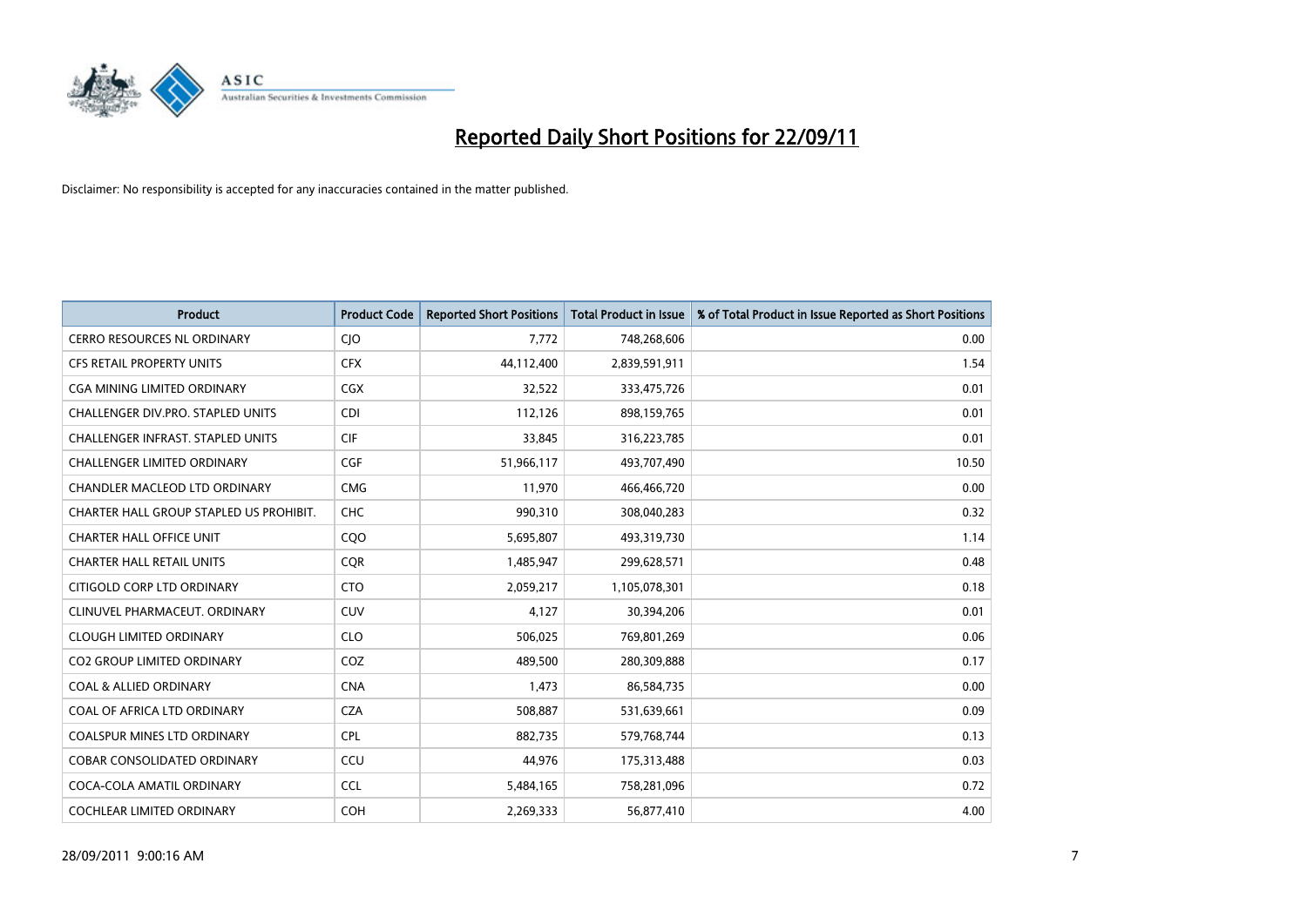

| <b>Product</b>                          | <b>Product Code</b> | <b>Reported Short Positions</b> | <b>Total Product in Issue</b> | % of Total Product in Issue Reported as Short Positions |
|-----------------------------------------|---------------------|---------------------------------|-------------------------------|---------------------------------------------------------|
| <b>COCKATOO COAL ORDINARY</b>           | <b>COK</b>          | 6,288,799                       | 1,016,196,908                 | 0.61                                                    |
| CODAN LIMITED ORDINARY                  | <b>CDA</b>          | 800                             | 164,145,980                   | 0.00                                                    |
| <b>COFFEY INTERNATIONAL ORDINARY</b>    | <b>COF</b>          | 546,669                         | 134,066,081                   | 0.41                                                    |
| <b>COKAL LTD ORDINARY</b>               | <b>CKA</b>          | 813,171                         | 130,100,735                   | 0.62                                                    |
| COMMONWEALTH BANK, ORDINARY             | <b>CBA</b>          | 34,074,168                      | 1,558,713,344                 | 2.15                                                    |
| <b>COMMONWEALTH PROP ORDINARY UNITS</b> | <b>CPA</b>          | 35,599,927                      | 2,458,123,552                 | 1.45                                                    |
| <b>COMPASS RESOURCES ORDINARY</b>       | <b>CMR</b>          | 160,952                         | 147,402,920                   | 0.11                                                    |
| <b>COMPUTERSHARE LTD ORDINARY</b>       | CPU                 | 5,753,964                       | 555,664,059                   | 1.03                                                    |
| CONNECTEAST GROUP STAPLED               | <b>CEU</b>          | 2,082,939                       | 3,940,145,951                 | 0.05                                                    |
| CONQUEST MINING ORDINARY                | COT                 | 148,867                         | 583,241,478                   | 0.02                                                    |
| CONSOLIDATED MEDIA, ORDINARY            | <b>CMI</b>          | 1,433,058                       | 561,834,996                   | 0.26                                                    |
| <b>CONTANGO MICROCAP ORDINARY</b>       | <b>CTN</b>          | 7,500                           | 146,423,793                   | 0.01                                                    |
| COOPER ENERGY LTD ORDINARY              | <b>COE</b>          | 89,539                          | 292,576,001                   | 0.03                                                    |
| <b>COPPER STRIKE LTD ORDINARY</b>       | <b>CSE</b>          | 714                             | 129,455,571                   | 0.00                                                    |
| <b>CORDLIFE LIMITED ORDINARY</b>        | CBB                 | $\mathbf{1}$                    | 150,887,354                   | 0.00                                                    |
| COUNT FINANCIAL ORDINARY                | COU                 | 428,808                         | 262,282,684                   | 0.16                                                    |
| <b>CREDIT CORP GROUP ORDINARY</b>       | <b>CCP</b>          | 6,912                           | 45,210,752                    | 0.00                                                    |
| CROMWELL PROP STAPLED SECURITIES        | <b>CMW</b>          | 90,351                          | 966,845,859                   | 0.01                                                    |
| <b>CROWN LIMITED ORDINARY</b>           | <b>CWN</b>          | 1,445,526                       | 755,251,983                   | 0.15                                                    |
| <b>CSG LIMITED ORDINARY</b>             | CSV                 | 908.316                         | 282,567,499                   | 0.33                                                    |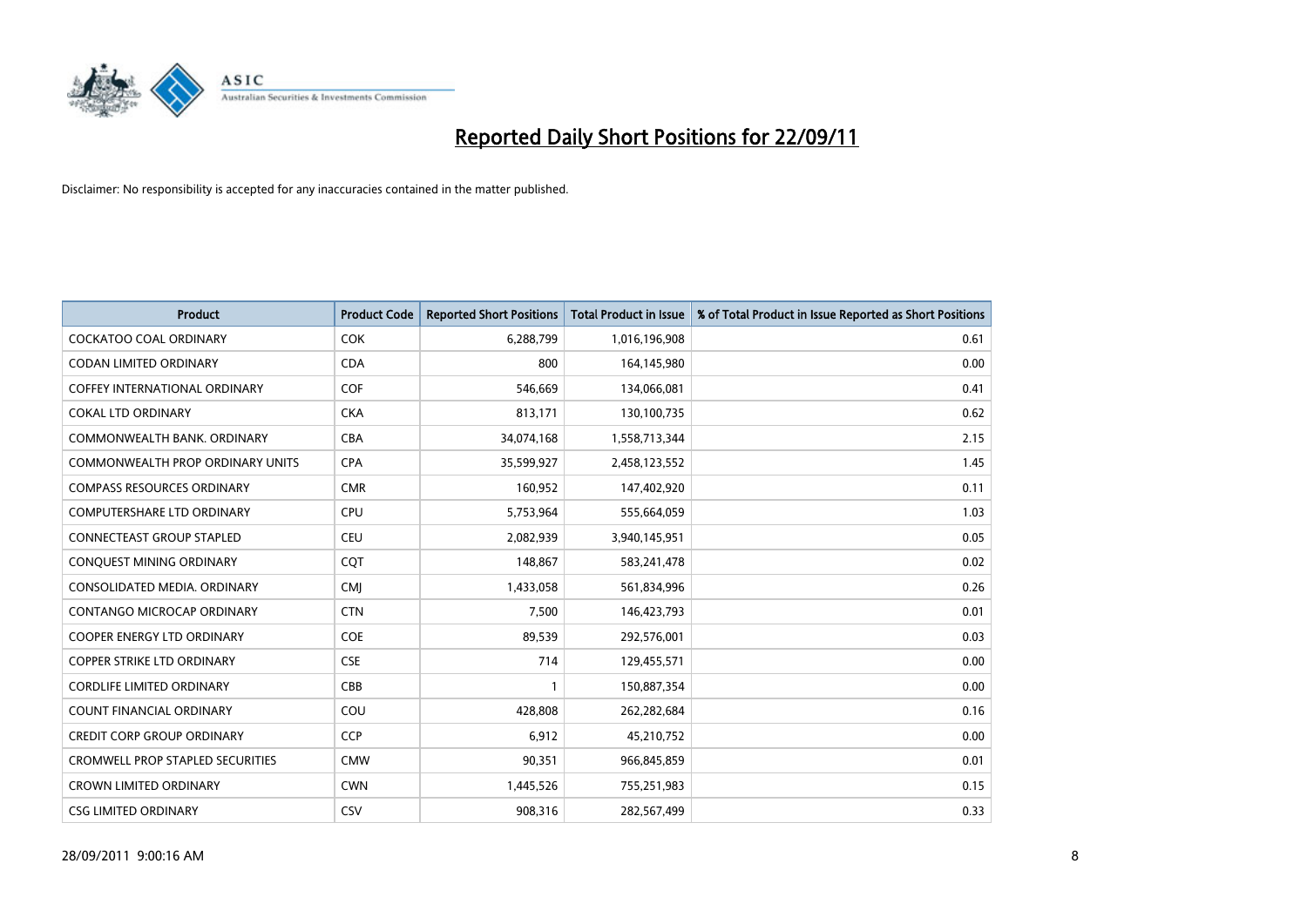

| <b>Product</b>                       | <b>Product Code</b> | <b>Reported Short Positions</b> | <b>Total Product in Issue</b> | % of Total Product in Issue Reported as Short Positions |
|--------------------------------------|---------------------|---------------------------------|-------------------------------|---------------------------------------------------------|
| <b>CSL LIMITED ORDINARY</b>          | <b>CSL</b>          | 6,990,394                       | 524,996,929                   | 1.30                                                    |
| <b>CSR LIMITED ORDINARY</b>          | <b>CSR</b>          | 24,360,179                      | 506,000,315                   | 4.80                                                    |
| <b>CUDECO LIMITED ORDINARY</b>       | <b>CDU</b>          | 1,694,046                       | 138,649,865                   | 1.22                                                    |
| <b>CUSTOMERS LIMITED ORDINARY</b>    | <b>CUS</b>          | 8,055                           | 134,869,357                   | 0.01                                                    |
| DART ENERGY LTD ORDINARY             | <b>DTE</b>          | 6,106,490                       | 720,875,002                   | 0.84                                                    |
| DAVID JONES LIMITED ORDINARY         | <b>DJS</b>          | 47,489,100                      | 520,751,395                   | 9.14                                                    |
| <b>DECMIL GROUP LIMITED ORDINARY</b> | <b>DCG</b>          | 166,886                         | 124,269,568                   | 0.13                                                    |
| DEEP YELLOW LIMITED ORDINARY         | <b>DYL</b>          | 15,876                          | 1,128,506,403                 | 0.00                                                    |
| DEVINE LIMITED ORDINARY              | <b>DVN</b>          | 1,000                           | 634,918,223                   | 0.00                                                    |
| DEXUS PROPERTY GROUP STAPLED UNITS   | <b>DXS</b>          | 5,111,984                       | 4,839,024,176                 | 0.09                                                    |
| DISCOVERY METALS LTD ORDINARY        | <b>DML</b>          | 7,358,538                       | 439,128,231                   | 1.68                                                    |
| DKN FINANCIAL GROUP ORDINARY         | <b>DKN</b>          | 55,000                          | 144,231,621                   | 0.04                                                    |
| DOMINO PIZZA ENTERPR ORDINARY        | <b>DMP</b>          | 233,776                         | 69,024,674                    | 0.34                                                    |
| DOWNER EDI LIMITED ORDINARY          | <b>DOW</b>          | 6,491,333                       | 429,100,296                   | 1.49                                                    |
| DUET GROUP STAPLED US PROHIBIT.      | <b>DUE</b>          | 6,830,211                       | 1,091,628,341                 | 0.62                                                    |
| DULUXGROUP LIMITED ORDINARY          | <b>DLX</b>          | 11,762,214                      | 367,456,259                   | 3.20                                                    |
| <b>EASTERN STAR GAS ORDINARY</b>     | ESG                 | 30,844,241                      | 992,317,041                   | 3.09                                                    |
| ECHO ENTERTAINMENT ORDINARY          | <b>EGP</b>          | 1,249,978                       | 688,019,737                   | 0.18                                                    |
| <b>ELDERS LIMITED ORDINARY</b>       | <b>ELD</b>          | 18,796,140                      | 448,598,480                   | 4.19                                                    |
| ELDORADO GOLD CORP CDI 1:1           | EAU                 | 18,314                          | 11,658,431                    | 0.16                                                    |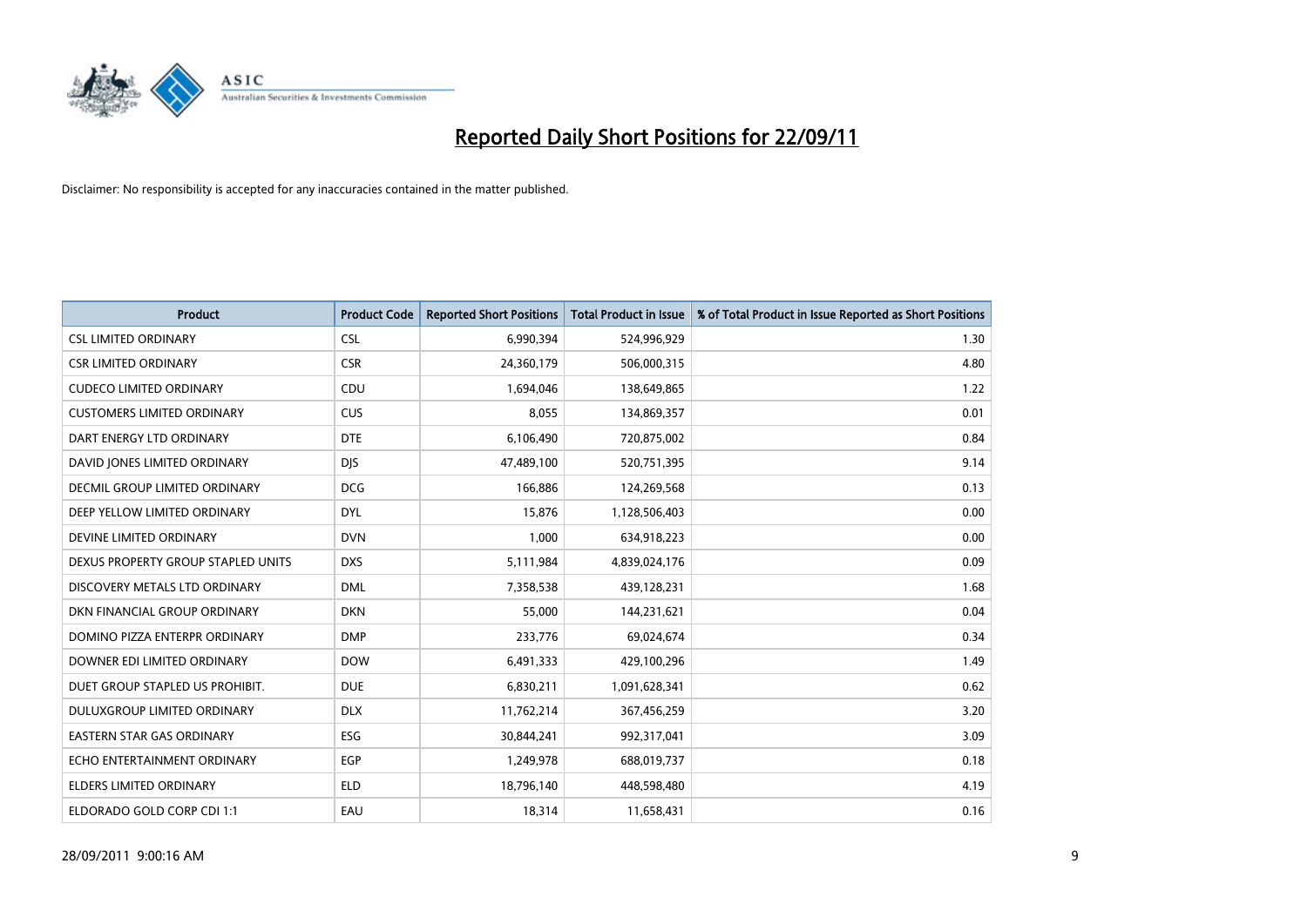

| <b>Product</b>                               | <b>Product Code</b> | <b>Reported Short Positions</b> | <b>Total Product in Issue</b> | % of Total Product in Issue Reported as Short Positions |
|----------------------------------------------|---------------------|---------------------------------|-------------------------------|---------------------------------------------------------|
| ELEMENTAL MINERALS ORDINARY                  | <b>ELM</b>          | 606,738                         | 222,281,109                   | 0.27                                                    |
| ELEMENTOS LIMITED ORDINARY                   | <b>ELT</b>          | 16                              | 77,068,979                    | 0.00                                                    |
| ELIXIR PETROLEUM LTD ORDINARY                | <b>EXR</b>          | 324,400                         | 188,988,472                   | 0.17                                                    |
| <b>EMECO HOLDINGS ORDINARY</b>               | <b>EHL</b>          | 1,848,687                       | 631,237,586                   | 0.30                                                    |
| <b>ENERGY RESOURCES ORDINARY 'A'</b>         | <b>ERA</b>          | 4,392,866                       | 190,737,934                   | 2.30                                                    |
| <b>ENERGY WORLD CORPOR, ORDINARY</b>         | <b>EWC</b>          | 23,246,372                      | 1,734,166,672                 | 1.35                                                    |
| ENTEK ENERGY LTD ORDINARY                    | ETE                 | 489,903                         | 510,657,387                   | 0.10                                                    |
| <b>ENTELLECT LIMITED ORDINARY</b>            | <b>ESN</b>          | 464,050                         | 985,337,932                   | 0.05                                                    |
| <b>ENVESTRA LIMITED ORDINARY</b>             | <b>ENV</b>          | 1,540,161                       | 1,468,560,201                 | 0.08                                                    |
| <b>EXCO RESOURCES LTD ORDINARY</b>           | <b>EXS</b>          | 23,457                          | 351,544,187                   | 0.01                                                    |
| <b>EXTRACT RESOURCES ORDINARY</b>            | <b>EXT</b>          | 463,747                         | 251,159,163                   | 0.17                                                    |
| FAIRFAX MEDIA LTD ORDINARY                   | <b>FXI</b>          | 316,305,867                     | 2,351,955,725                 | 13.43                                                   |
| <b>FAR LTD ORDINARY</b>                      | <b>FAR</b>          | 21,000,000                      | 1,245,401,164                 | 1.69                                                    |
| <b>FERRAUS LIMITED ORDINARY</b>              | <b>FRS</b>          | 340                             | 408,884,504                   | 0.00                                                    |
| FISHER & PAYKEL APP. ORDINARY                | <b>FPA</b>          | 18,298                          | 724,235,162                   | 0.00                                                    |
| <b>FKP PROPERTY GROUP STAPLED SECURITIES</b> | <b>FKP</b>          | 27,286,625                      | 1,185,077,223                 | 2.30                                                    |
| FLEETWOOD CORP ORDINARY                      | <b>FWD</b>          | 355,173                         | 58,122,158                    | 0.60                                                    |
| FLETCHER BUILDING ORDINARY                   | <b>FBU</b>          | 8,829,492                       | 678,573,570                   | 1.30                                                    |
| FLEXIGROUP LIMITED ORDINARY                  | <b>FXL</b>          | 74,115                          | 276,292,173                   | 0.02                                                    |
| FLIGHT CENTRE ORDINARY                       | <b>FLT</b>          | 4,825,475                       | 99,974,920                    | 4.82                                                    |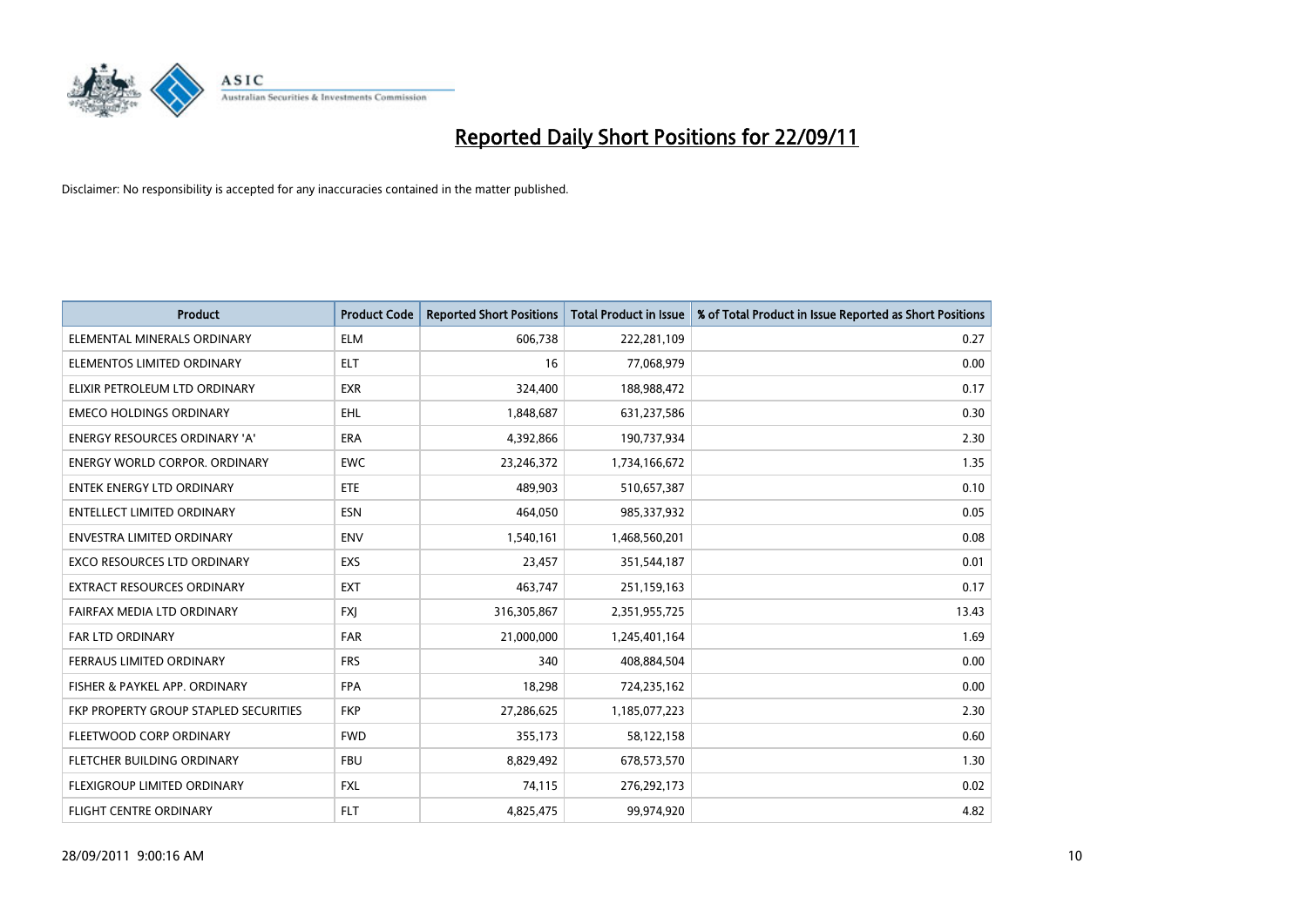

| <b>Product</b>                            | <b>Product Code</b> | <b>Reported Short Positions</b> | <b>Total Product in Issue</b> | % of Total Product in Issue Reported as Short Positions |
|-------------------------------------------|---------------------|---------------------------------|-------------------------------|---------------------------------------------------------|
| FLINDERS MINES LTD ORDINARY               | <b>FMS</b>          | 21,644,018                      | 1,821,039,571                 | 1.18                                                    |
| <b>FOCUS MINERALS LTD ORDINARY</b>        | <b>FML</b>          | 10,454,434                      | 4,263,534,602                 | 0.24                                                    |
| <b>FORGE GROUP LIMITED ORDINARY</b>       | FGE                 | 126,075                         | 83,429,014                    | 0.14                                                    |
| FORTE ENERGY NL ORDINARY                  | <b>FTE</b>          | 2,658,986                       | 695,589,311                   | 0.38                                                    |
| <b>FORTESCUE METALS GRP ORDINARY</b>      | <b>FMG</b>          | 69,088,744                      | 3,113,798,659                 | 2.18                                                    |
| <b>FOSTER'S GROUP ORDINARY</b>            | FGL                 | 18,415,174                      | 1,940,894,542                 | 0.93                                                    |
| FTD CORPORATION ORDINARY                  | <b>FTD</b>          | 8.088                           | 36,474,593                    | 0.02                                                    |
| <b>FUNTASTIC LIMITED ORDINARY</b>         | <b>FUN</b>          | 322,528                         | 340,997,682                   | 0.09                                                    |
| G.U.D. HOLDINGS ORDINARY                  | <b>GUD</b>          | 490,792                         | 70,107,387                    | 0.69                                                    |
| <b>GALAXY RESOURCES ORDINARY</b>          | GXY                 | 2,337,401                       | 323,327,000                   | 0.72                                                    |
| <b>GEODYNAMICS LIMITED ORDINARY</b>       | GDY                 | 127,382                         | 337,084,174                   | 0.04                                                    |
| <b>GINDALBIE METALS LTD ORDINARY</b>      | <b>GBG</b>          | 28,864,286                      | 1,135,565,349                 | 2.53                                                    |
| <b>GLOBAL MINING ORDINARY</b>             | <b>GMI</b>          | 8,951                           | 184,894,556                   | 0.00                                                    |
| <b>GLOUCESTER COAL ORDINARY</b>           | GCL                 | 1,389,735                       | 202,905,967                   | 0.67                                                    |
| <b>GME RESOURCES LTD ORDINARY</b>         | GME                 | 800                             | 322,635,902                   | 0.00                                                    |
| <b>GOLD ONE INT LTD ORDINARY</b>          | GDO                 | 984.249                         | 809,004,292                   | 0.12                                                    |
| <b>GOLDEN WEST RESOURCE ORDINARY</b>      | <b>GWR</b>          | 1,617                           | 192,082,567                   | 0.00                                                    |
| <b>GOODMAN FIELDER, ORDINARY</b>          | <b>GFF</b>          | 47,479,425                      | 1,380,386,438                 | 3.40                                                    |
| <b>GOODMAN GROUP STAPLED US PROHIBIT.</b> | <b>GMG</b>          | 31,691,773                      | 7,394,607,411                 | 0.42                                                    |
| <b>GPT GROUP STAPLED SEC.</b>             | GPT                 | 18,286,866                      | 1,838,622,151                 | 0.97                                                    |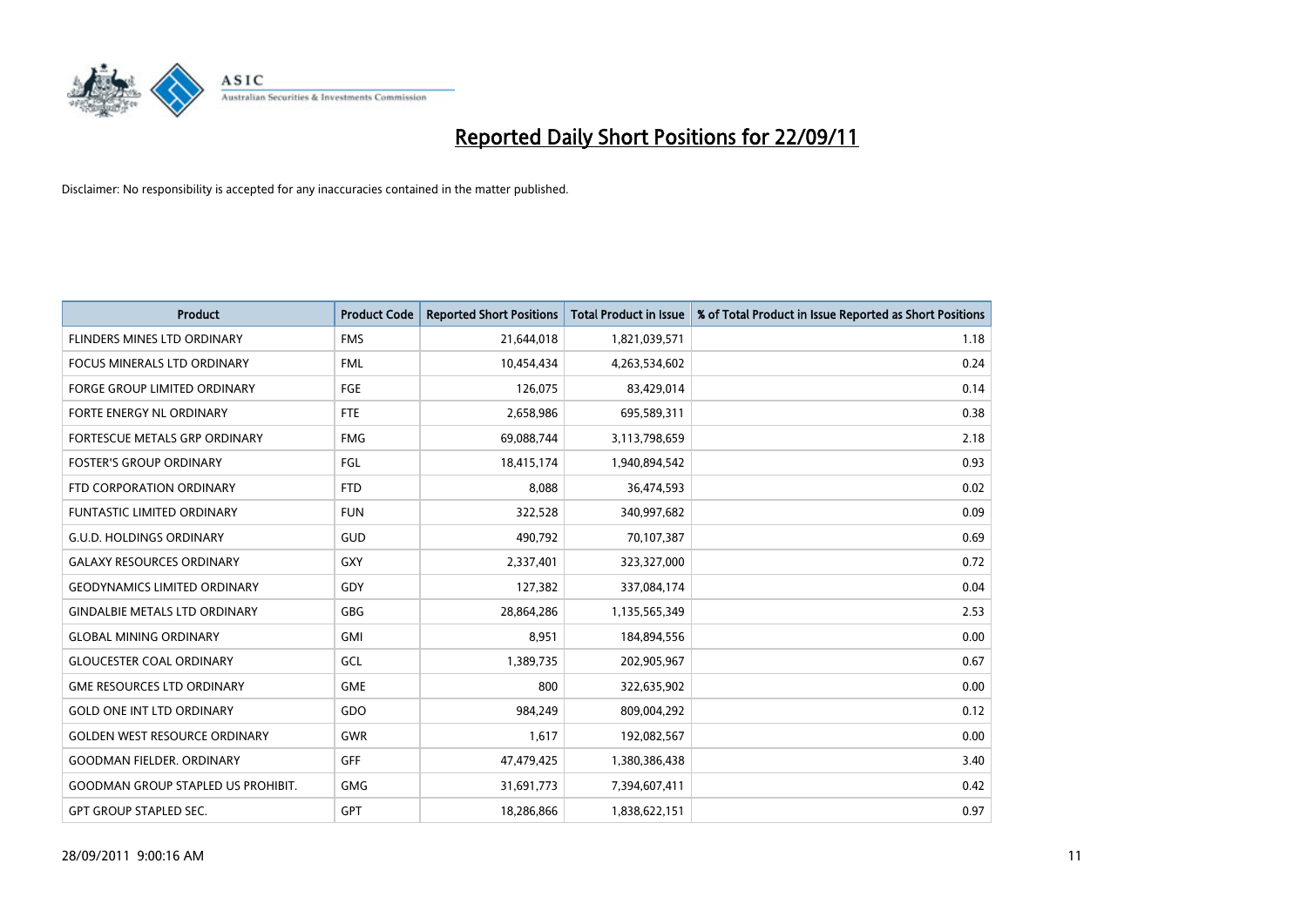

| <b>Product</b>                            | <b>Product Code</b> | <b>Reported Short Positions</b> | <b>Total Product in Issue</b> | % of Total Product in Issue Reported as Short Positions |
|-------------------------------------------|---------------------|---------------------------------|-------------------------------|---------------------------------------------------------|
| <b>GRAINCORP LIMITED A CLASS ORDINARY</b> | <b>GNC</b>          | 1,223,517                       | 198,318,900                   | 0.60                                                    |
| <b>GRANGE RESOURCES. ORDINARY</b>         | <b>GRR</b>          | 665,695                         | 1,153,937,134                 | 0.05                                                    |
| <b>GREENCAP LIMITED ORDINARY</b>          | GCG                 |                                 | 262,515,385                   | 0.00                                                    |
| <b>GREENLAND MIN EN LTD ORDINARY</b>      | GGG                 | 2,171,553                       | 410,407,582                   | 0.52                                                    |
| <b>GRYPHON MINERALS LTD ORDINARY</b>      | GRY                 | 1,988,956                       | 299,922,058                   | 0.66                                                    |
| <b>GUILDFORD COAL LTD ORDINARY</b>        | <b>GUF</b>          | 2,210,191                       | 219,654,168                   | 1.01                                                    |
| <b>GUINNESS PEAT GROUP. CDI 1:1</b>       | GPG                 | 54                              | 263,854,286                   | 0.00                                                    |
| <b>GUNNS LIMITED ORDINARY</b>             | <b>GNS</b>          | 67,470,572                      | 848,401,559                   | 7.95                                                    |
| <b>GWA GROUP LTD ORDINARY</b>             | <b>GWA</b>          | 8,494,713                       | 301,525,014                   | 2.79                                                    |
| <b>HARVEY NORMAN ORDINARY</b>             | <b>HVN</b>          | 51,972,919                      | 1,062,316,784                 | 4.89                                                    |
| HASTIE GROUP LIMITED ORDINARY             | <b>HST</b>          | 3,103,854                       | 1,369,040,011                 | 0.23                                                    |
| HASTINGS DIVERSIFIED STAPLED SECURITY     | <b>HDF</b>          | 3,328,864                       | 530,001,072                   | 0.63                                                    |
| HEARTWARE INT INC CDI 35:1                | <b>HIN</b>          | 272,008                         | 48,598,550                    | 0.56                                                    |
| <b>HENDERSON GROUP CDI 1:1</b>            | <b>HGG</b>          | 11,609,319                      | 634,945,708                   | 1.82                                                    |
| HFA HOLDINGS LIMITED ORDINARY             | <b>HFA</b>          | 370,444                         | 117,332,831                   | 0.31                                                    |
| HIGHLANDS PACIFIC ORDINARY                | <b>HIG</b>          | 2,514,682                       | 686,082,148                   | 0.36                                                    |
| HILLGROVE RES LTD ORDINARY                | <b>HGO</b>          | 1,863,759                       | 793,698,575                   | 0.23                                                    |
| HILLS HOLDINGS LTD ORDINARY               | <b>HIL</b>          | 4,748,047                       | 249,139,016                   | 1.91                                                    |
| HORIZON OIL LIMITED ORDINARY              | <b>HZN</b>          | 15,414,513                      | 1,130,811,515                 | 1.37                                                    |
| HUNNU COAL LIMITED ORDINARY               | <b>HUN</b>          | 56,457                          | 216,565,002                   | 0.02                                                    |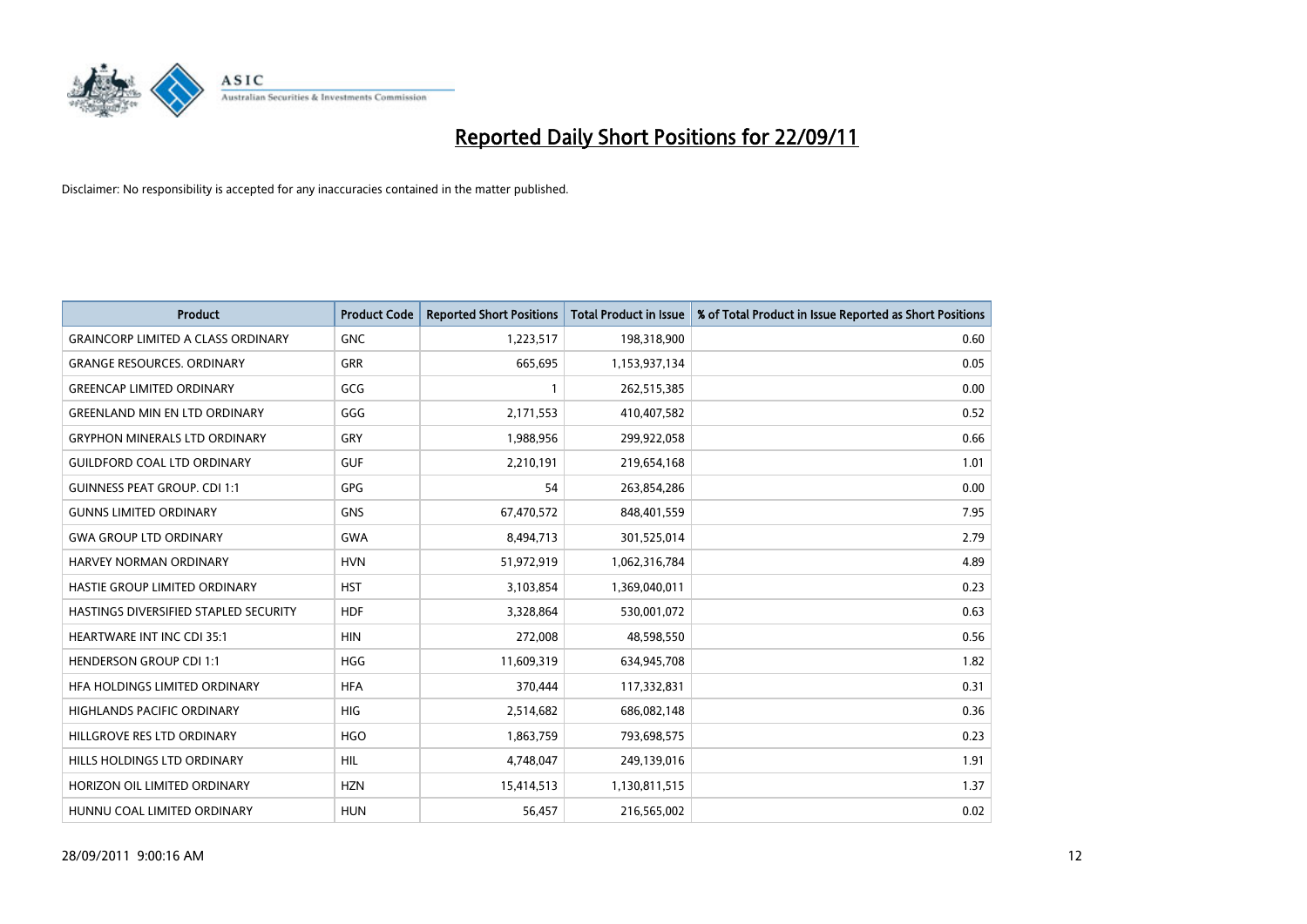

| <b>Product</b>                                | <b>Product Code</b> | <b>Reported Short Positions</b> | <b>Total Product in Issue</b> | % of Total Product in Issue Reported as Short Positions |
|-----------------------------------------------|---------------------|---------------------------------|-------------------------------|---------------------------------------------------------|
| <b>ICON ENERGY LIMITED ORDINARY</b>           | <b>ICN</b>          | 2,710                           | 469,301,394                   | 0.00                                                    |
| <b>IINET LIMITED ORDINARY</b>                 | <b>IIN</b>          | 1,283,382                       | 152,169,119                   | 0.84                                                    |
| <b>ILUKA RESOURCES ORDINARY</b>               | ILU                 | 6,915,631                       | 418,700,517                   | 1.65                                                    |
| <b>IMDEX LIMITED ORDINARY</b>                 | <b>IMD</b>          | 38,599                          | 203,405,935                   | 0.01                                                    |
| IMF (AUSTRALIA) LTD ORDINARY                  | <b>IMF</b>          | 352.657                         | 123,828,193                   | 0.28                                                    |
| <b>IMX RESOURCES LTD ORDINARY</b>             | <b>IXR</b>          | 20,000                          | 262,612,803                   | 0.01                                                    |
| <b>INCITEC PIVOT ORDINARY</b>                 | <b>IPL</b>          | 1,260,591                       | 1,628,730,107                 | 0.07                                                    |
| <b>INDEPENDENCE GROUP ORDINARY</b>            | <b>IGO</b>          | 3,414,240                       | 202,907,135                   | 1.67                                                    |
| INDOPHIL RESOURCES ORDINARY                   | <b>IRN</b>          | 1,639,238                       | 995,437,860                   | 0.17                                                    |
| <b>INDUSTREA LIMITED ORDINARY</b>             | <b>IDL</b>          | 1,592,976                       | 364,733,566                   | 0.43                                                    |
| <b>INFIGEN ENERGY STAPLED SECURITIES</b>      | <b>IFN</b>          | 6,511,312                       | 762,265,972                   | 0.88                                                    |
| ING RE COM GROUP STAPLED SECURITIES           | ILF.                | 3,583                           | 441,029,194                   | 0.00                                                    |
| <b>INSURANCE AUSTRALIA ORDINARY</b>           | IAG                 | 13,282,783                      | 2,079,034,021                 | 0.62                                                    |
| INT GOLDFIELDS LTD ORDINARY                   | <b>IGS</b>          | 8,042,682                       | 571,520,386                   | 1.41                                                    |
| <b>INTEGRA MINING LTD, ORDINARY</b>           | <b>IGR</b>          | 5,357,946                       | 843,493,881                   | 0.62                                                    |
| <b>INTREPID MINES ORDINARY</b>                | <b>IAU</b>          | 2,179,397                       | 522,374,199                   | 0.42                                                    |
| <b>INVESTA OFFICE FUND STAPLED SECURITIES</b> | <b>IOF</b>          | 11,909,838                      | 2,729,071,212                 | 0.43                                                    |
| <b>INVOCARE LIMITED ORDINARY</b>              | <b>IVC</b>          | 1,388,059                       | 107,912,897                   | 1.30                                                    |
| ION LIMITED ORDINARY                          | <b>ION</b>          | 164,453                         | 256,365,105                   | 0.06                                                    |
| <b>IOOF HOLDINGS LTD ORDINARY</b>             | IFL.                | 920.179                         | 229.794.395                   | 0.40                                                    |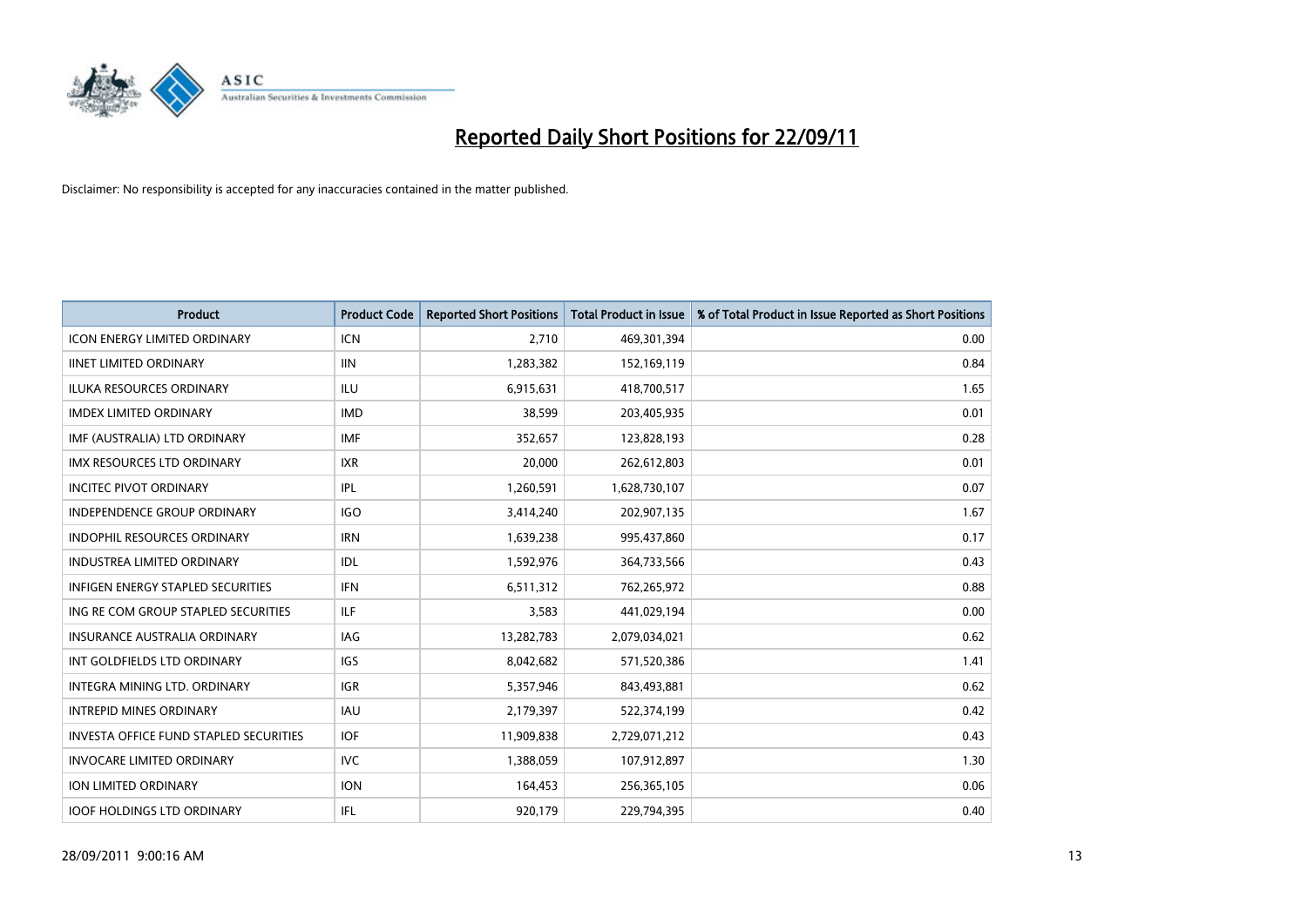

| <b>Product</b>                                  | <b>Product Code</b> | <b>Reported Short Positions</b> | <b>Total Product in Issue</b> | % of Total Product in Issue Reported as Short Positions |
|-------------------------------------------------|---------------------|---------------------------------|-------------------------------|---------------------------------------------------------|
| <b>IRESS MARKET TECH. ORDINARY</b>              | <b>IRE</b>          | 1,232,259                       | 127,036,010                   | 0.97                                                    |
| <b>IRON ORE HOLDINGS ORDINARY</b>               | <b>IOH</b>          | 20,025                          | 166,087,005                   | 0.01                                                    |
| ISHARES GLOBAL 100 CDI 1:1                      | 100                 | 9.666                           | 10,600,000                    | 0.09                                                    |
| ISHARES MSCI AUS 200 ISHARES MSCI AUS 200       | <b>IOZ</b>          | 74,180                          | 2,400,836                     | 3.09                                                    |
| ISHARES MSCI EM MKTS CDI 1:1                    | <b>IEM</b>          | 18,083                          | 425,700,000                   | 0.00                                                    |
| ISHARES S&P HIGH DIV ISHARES S&P HIGH DIV       | <b>IHD</b>          | 76,323                          | 2,300,931                     | 3.32                                                    |
| ISHARES SMALL ORDS ISHARES SMALL ORDS           | <b>ISO</b>          | 294,828                         | 3,901,916                     | 7.56                                                    |
| <b>IVANHOE AUSTRALIA ORDINARY</b>               | <b>IVA</b>          | 1,074,677                       | 420,189,553                   | 0.24                                                    |
| <b>JAMES HARDIE INDUST CHESS DEPOSITARY INT</b> | <b>IHX</b>          | 23,969,432                      | 438,071,648                   | 5.44                                                    |
| <b>JAMESON RESOURCES ORDINARY</b>               | <b>JAL</b>          | 1,600,000                       | 95,828,865                    | 1.67                                                    |
| <b>JB HI-FI LIMITED ORDINARY</b>                | <b>IBH</b>          | 19,542,469                      | 98,756,791                    | 19.79                                                   |
| <b>KAGARA LTD ORDINARY</b>                      | <b>KZL</b>          | 12,487,189                      | 718,068,836                   | 1.73                                                    |
| KANGAROO RES LTD ORDINARY                       | <b>KRL</b>          | 587,600                         | 3,434,430,012                 | 0.02                                                    |
| KAROON GAS AUSTRALIA ORDINARY                   | <b>KAR</b>          | 3,589,965                       | 221,420,769                   | 1.61                                                    |
| KATHMANDU HOLD LTD ORDINARY                     | <b>KMD</b>          | 1,676,316                       | 200,000,000                   | 0.83                                                    |
| <b>KEYBRIDGE CAPITAL ORDINARY</b>               | <b>KBC</b>          | 5,999                           | 172,070,564                   | 0.00                                                    |
| KIMBERLEY METALS LTD ORDINARY                   | <b>KBL</b>          | 1,820                           | 164,752,978                   | 0.00                                                    |
| KINGSGATE CONSOLID. ORDINARY                    | <b>KCN</b>          | 2,045,122                       | 135,479,823                   | 1.50                                                    |
| KINGSROSE MINING LTD ORDINARY                   | <b>KRM</b>          | 624,788                         | 267,123,726                   | 0.23                                                    |
| LEIGHTON HOLDINGS ORDINARY                      | LEI                 | 9,966,405                       | 336,515,596                   | 2.95                                                    |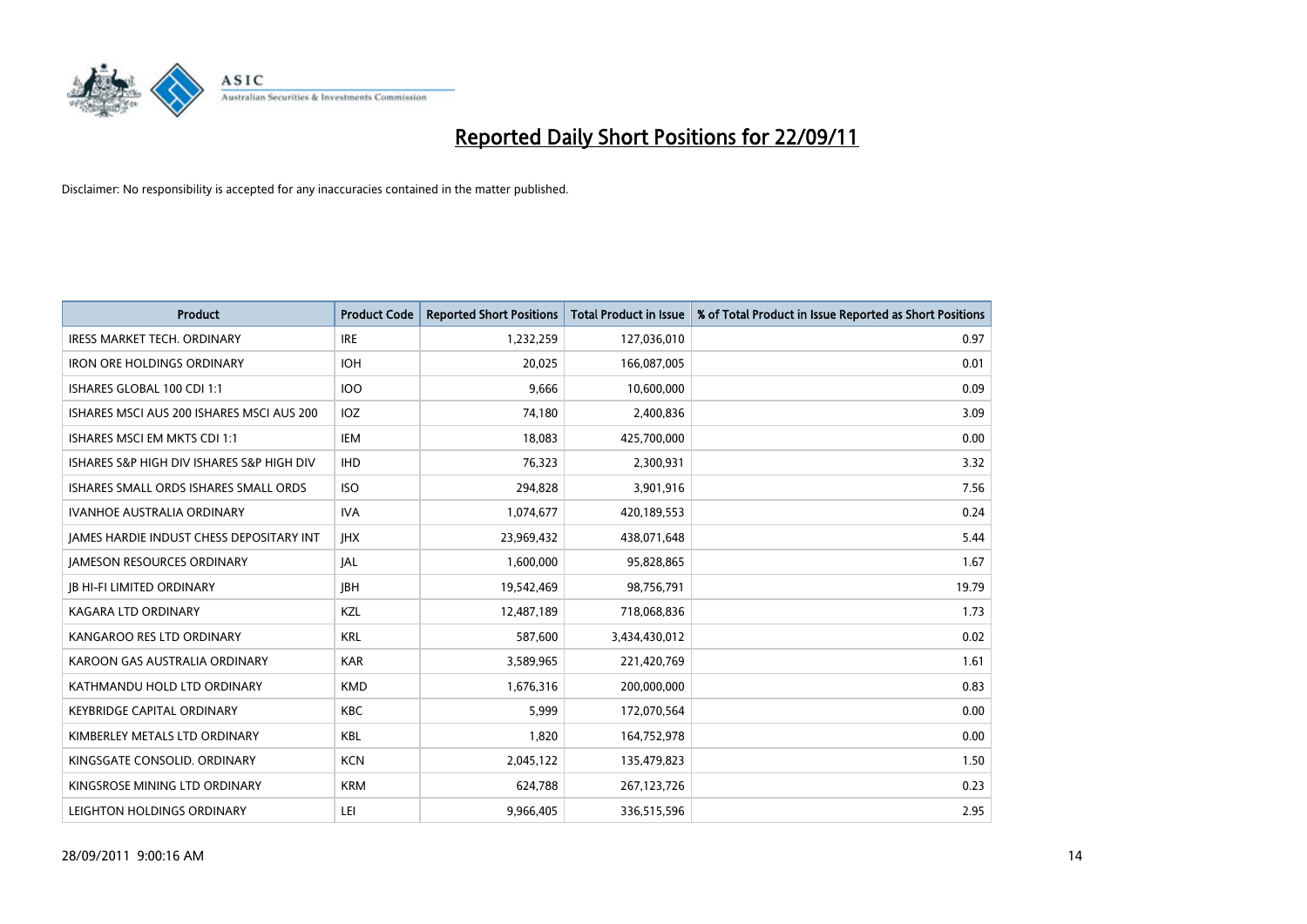

| <b>Product</b>                        | <b>Product Code</b> | <b>Reported Short Positions</b> | <b>Total Product in Issue</b> | % of Total Product in Issue Reported as Short Positions |
|---------------------------------------|---------------------|---------------------------------|-------------------------------|---------------------------------------------------------|
| LEND LEASE GROUP UNIT/ORD STAPLED     | LLC                 | 3,796,157                       | 570,915,669                   | 0.65                                                    |
| LINC ENERGY LTD ORDINARY              | <b>LNC</b>          | 6,360,220                       | 503,418,900                   | 1.26                                                    |
| LIQUEFIED NATURAL ORDINARY            | <b>LNG</b>          | 370,140                         | 267,699,015                   | 0.14                                                    |
| LYNAS CORPORATION ORDINARY            | <b>LYC</b>          | 91,841,715                      | 1,713,846,913                 | 5.36                                                    |
| M2 TELECOMMUNICATION ORDINARY         | <b>MTU</b>          | 115,183                         | 123,731,285                   | 0.08                                                    |
| <b>MACA LIMITED ORDINARY</b>          | <b>MLD</b>          | 41,117                          | 150,000,000                   | 0.03                                                    |
| MACARTHUR COAL ORDINARY               | <b>MCC</b>          | 869.441                         | 302,092,343                   | 0.28                                                    |
| <b>MACMAHON HOLDINGS ORDINARY</b>     | <b>MAH</b>          | 5,730,863                       | 738,631,705                   | 0.78                                                    |
| MACQ ATLAS ROADS GRP ORDINARY STAPLED | <b>MOA</b>          | 11,644,284                      | 464,279,594                   | 2.51                                                    |
| MACQUARIE GROUP LTD ORDINARY          | <b>MOG</b>          | 5,448,914                       | 348,285,032                   | 1.52                                                    |
| MAP GROUP STAPLED US PROHIBIT.        | <b>MAP</b>          | 5,949,285                       | 1,861,210,782                 | 0.32                                                    |
| <b>MATRIX C &amp; E LTD ORDINARY</b>  | <b>MCE</b>          | 318,523                         | 77,081,507                    | 0.41                                                    |
| MCMILLAN SHAKESPEARE ORDINARY         | <b>MMS</b>          | 19,516                          | 68,276,977                    | 0.02                                                    |
| <b>MCPHERSON'S LTD ORDINARY</b>       | <b>MCP</b>          | 209,545                         | 72,401,758                    | 0.29                                                    |
| MEDUSA MINING LTD ORDINARY            | <b>MML</b>          | 1,669,305                       | 188,827,911                   | 0.89                                                    |
| MELBOURNE IT LIMITED ORDINARY         | <b>MLB</b>          | 136,142                         | 80,662,621                    | 0.17                                                    |
| MEO AUSTRALIA LTD ORDINARY            | <b>MEO</b>          | 1,042,225                       | 539,913,260                   | 0.20                                                    |
| <b>MERMAID MARINE ORDINARY</b>        | <b>MRM</b>          | 1,582,556                       | 216,056,075                   | 0.73                                                    |
| MESOBLAST LIMITED ORDINARY            | <b>MSB</b>          | 5,276,307                       | 280,425,258                   | 1.85                                                    |
| METALS X LIMITED ORDINARY             | <b>MLX</b>          | 326.940                         | 1,348,673,470                 | 0.03                                                    |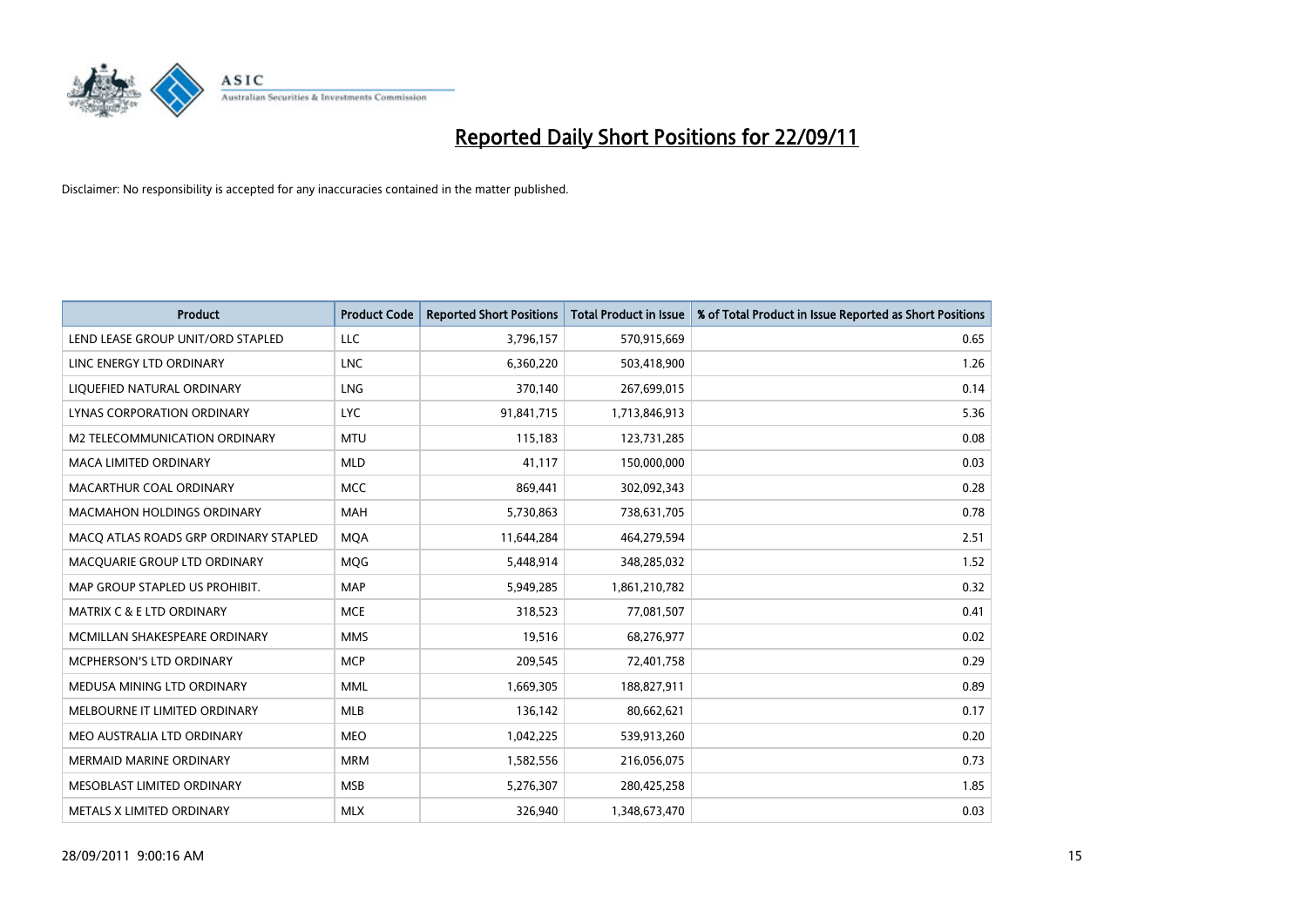

| <b>Product</b>                     | <b>Product Code</b> | <b>Reported Short Positions</b> | <b>Total Product in Issue</b> | % of Total Product in Issue Reported as Short Positions |
|------------------------------------|---------------------|---------------------------------|-------------------------------|---------------------------------------------------------|
| METCASH LIMITED ORDINARY           | <b>MTS</b>          | 25,698,914                      | 770,720,699                   | 3.32                                                    |
| METGASCO LIMITED ORDINARY          | <b>MEL</b>          | 415,925                         | 337,396,221                   | 0.12                                                    |
| METMINCO LIMITED ORDINARY          | <b>MNC</b>          | 1,277,211                       | 1,462,616,146                 | 0.09                                                    |
| METROCOAL LIMITED ORDINARY         | <b>MTE</b>          | 300,000                         | 101,973,663                   | 0.29                                                    |
| MHM METALS LIMITED ORDINARY        | <b>MHM</b>          | 199,758                         | 102,252,570                   | 0.20                                                    |
| MICLYN EXP OFFSHR ORDINARY         | <b>MIO</b>          | 335,475                         | 274,618,684                   | 0.12                                                    |
| MINARA RESOURCES ORDINARY          | <b>MRE</b>          | 10,035,631                      | 1,169,424,487                 | 0.86                                                    |
| MINCOR RESOURCES NL ORDINARY       | <b>MCR</b>          | 1,440,845                       | 197,740,804                   | 0.71                                                    |
| MINEMAKERS LIMITED ORDINARY        | <b>MAK</b>          | 44,227                          | 227,003,950                   | 0.02                                                    |
| MINERAL DEPOSITS ORDINARY          | <b>MDL</b>          | 399,792                         | 83,538,786                    | 0.47                                                    |
| MINERAL RESOURCES. ORDINARY        | <b>MIN</b>          | 1,140,065                       | 183,778,017                   | 0.62                                                    |
| MIRABELA NICKEL LTD ORDINARY       | <b>MBN</b>          | 17,509,083                      | 491,781,237                   | 3.56                                                    |
| MIRVAC GROUP STAPLED SECURITIES    | <b>MGR</b>          | 39,975,822                      | 3,416,924,188                 | 1.15                                                    |
| <b>MOLOPO ENERGY LTD ORDINARY</b>  | <b>MPO</b>          | 1,618,017                       | 245,579,810                   | 0.66                                                    |
| <b>MONADELPHOUS GROUP ORDINARY</b> | <b>MND</b>          | 902,167                         | 88,651,827                    | 1.01                                                    |
| MORTGAGE CHOICE LTD ORDINARY       | <b>MOC</b>          | 177,693                         | 119,948,255                   | 0.15                                                    |
| MOUNT GIBSON IRON ORDINARY         | <b>MGX</b>          | 13,358,285                      | 1,082,570,693                 | 1.22                                                    |
| MULTIPLEX SITES SITES              | <b>MXUPA</b>        | 22                              | 4,500,000                     | 0.00                                                    |
| MURCHISON METALS LTD ORDINARY      | <b>MMX</b>          | 14,864,105                      | 437,354,555                   | 3.40                                                    |
| MYER HOLDINGS LTD ORDINARY         | <b>MYR</b>          | 47,465,544                      | 583,147,884                   | 8.11                                                    |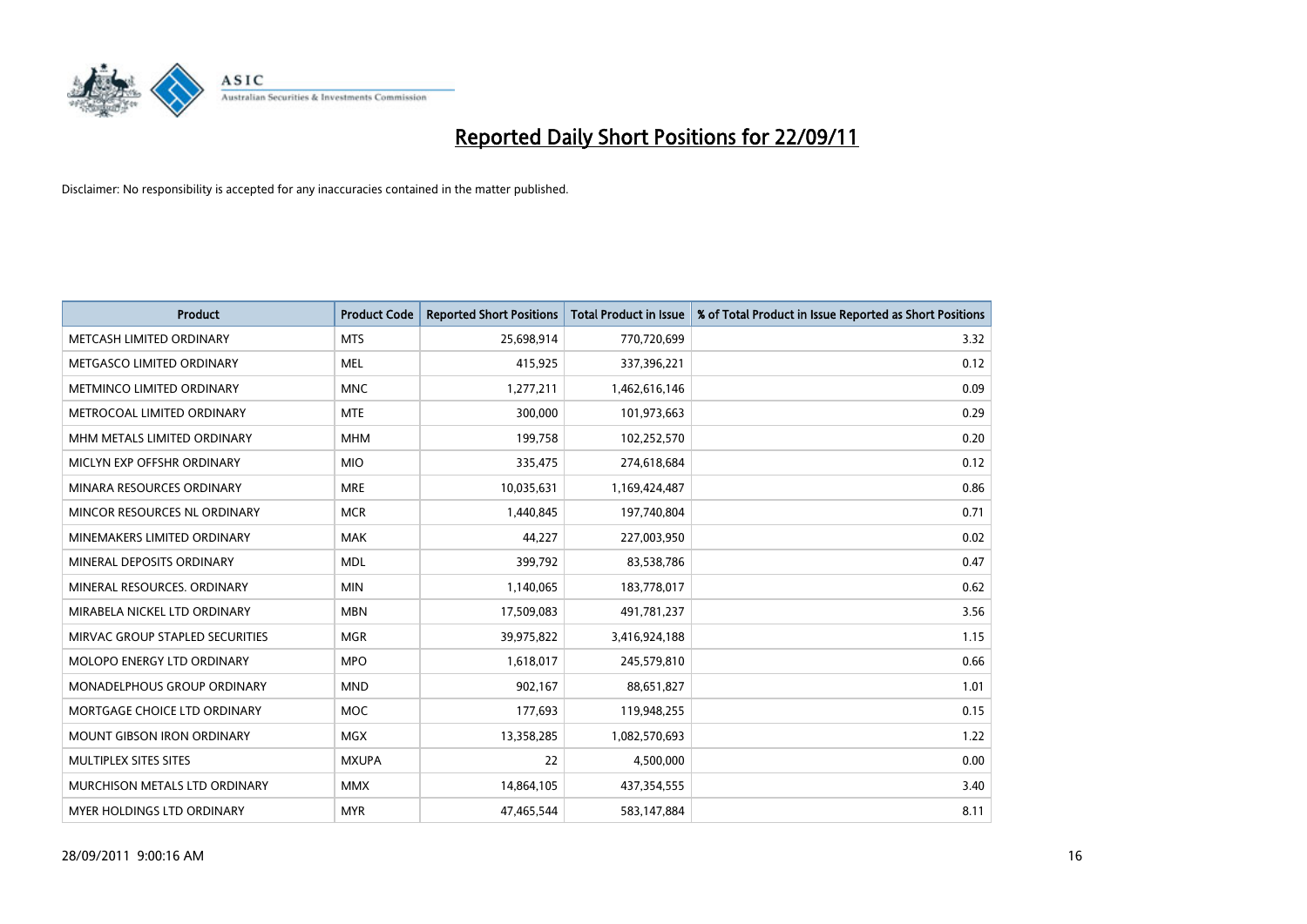

| <b>Product</b>                  | <b>Product Code</b> | <b>Reported Short Positions</b> | <b>Total Product in Issue</b> | % of Total Product in Issue Reported as Short Positions |
|---------------------------------|---------------------|---------------------------------|-------------------------------|---------------------------------------------------------|
| <b>MYSTATE LIMITED ORDINARY</b> | <b>MYS</b>          | 49,107                          | 67,463,454                    | 0.07                                                    |
| NATIONAL AUST. BANK ORDINARY    | <b>NAB</b>          | 23,089,689                      | 2,201,147,145                 | 1.02                                                    |
| NATURAL FUEL LIMITED ORDINARY   | <b>NFL</b>          |                                 | 1,121,912                     | 0.00                                                    |
| NAVIGATOR RESOURCES ORDINARY    | <b>NAV</b>          | 500                             | 2,096,058,840                 | 0.00                                                    |
| NAVITAS LIMITED ORDINARY        | <b>NVT</b>          | 2,915,341                       | 375,230,115                   | 0.76                                                    |
| NEPTUNE MARINE ORDINARY         | <b>NMS</b>          | 182,253                         | 1,748,545,632                 | 0.01                                                    |
| NEW HOPE CORPORATION ORDINARY   | <b>NHC</b>          | 354,898                         | 830,230,549                   | 0.04                                                    |
| NEWCREST MINING ORDINARY        | <b>NCM</b>          | 2,216,591                       | 765,000,000                   | 0.25                                                    |
| NEWS CORP A NON-VOTING CDI      | <b>NWSLV</b>        | 3,935,414                       | 1,777,367,053                 | 0.22                                                    |
| NEWS CORP B VOTING CDI          | <b>NWS</b>          | 4,721,373                       | 798,520,953                   | 0.58                                                    |
| NEXBIS LIMITED ORDINARY         | <b>NBS</b>          | 63,733                          | 798,356,704                   | 0.01                                                    |
| NEXTDC LIMITED ORDINARY         | <b>NXT</b>          | 22,857                          | 123,533,558                   | 0.02                                                    |
| NEXUS ENERGY LIMITED ORDINARY   | <b>NXS</b>          | 5,697,450                       | 1,326,697,820                 | 0.42                                                    |
| NIB HOLDINGS LIMITED ORDINARY   | <b>NHF</b>          | 118,430                         | 466,733,110                   | 0.02                                                    |
| NICK SCALI LIMITED ORDINARY     | <b>NCK</b>          | 35,846                          | 81,000,000                    | 0.04                                                    |
| NIDO PETROLEUM ORDINARY         | <b>NDO</b>          | 923,734                         | 1,389,163,151                 | 0.06                                                    |
| NOBLE MINERAL RES ORDINARY      | <b>NMG</b>          | 1,477,604                       | 460,308,567                   | 0.33                                                    |
| NORTHERN IRON LTD ORDINARY      | <b>NFE</b>          | 884,319                         | 336,084,863                   | 0.26                                                    |
| NRW HOLDINGS LIMITED ORDINARY   | <b>NWH</b>          | 331,113                         | 278,888,011                   | 0.11                                                    |
| NUCOAL RESOURCES NL ORDINARY    | <b>NCR</b>          | 74,700                          | 437,193,340                   | 0.02                                                    |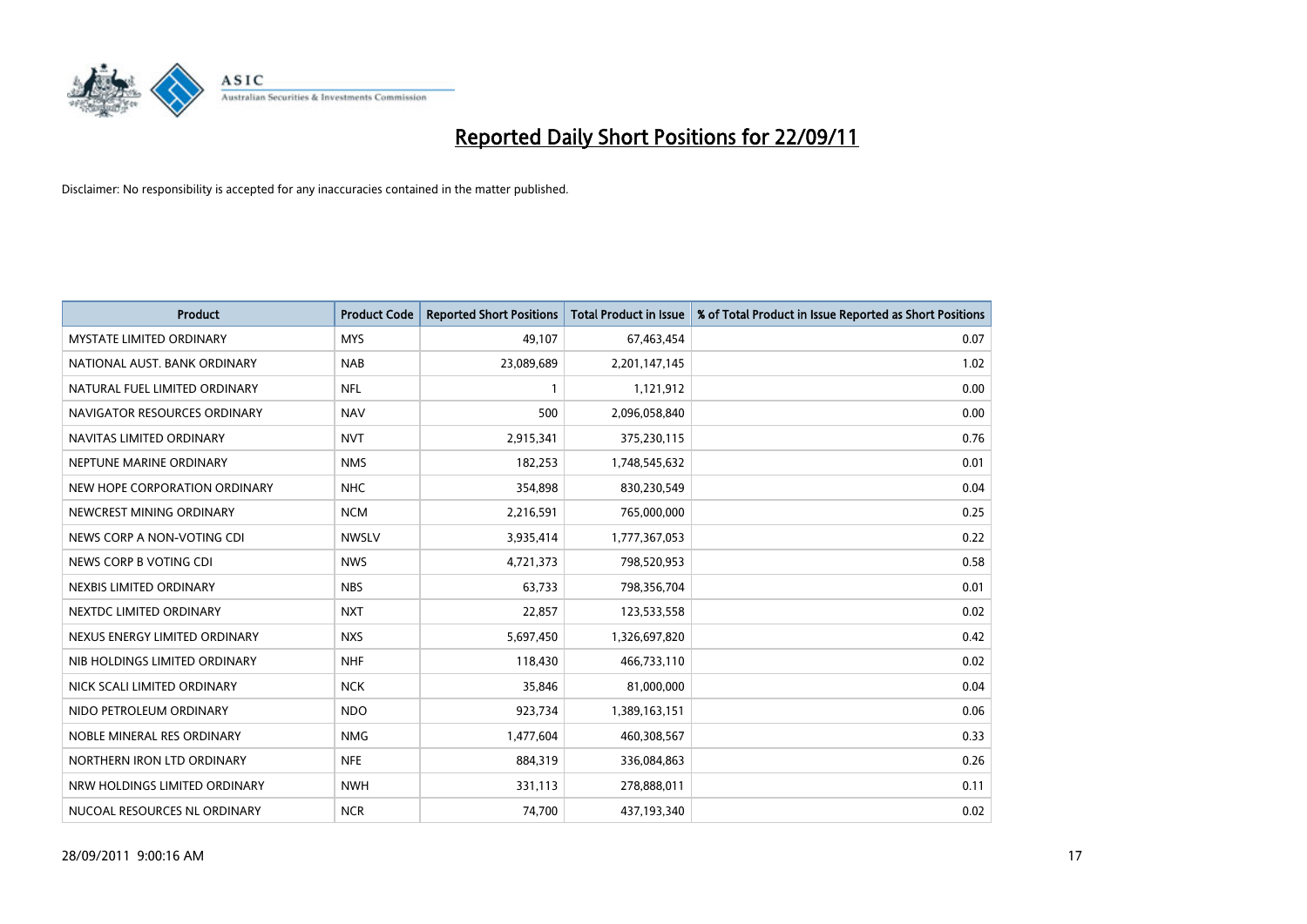

| <b>Product</b>                        | <b>Product Code</b> | <b>Reported Short Positions</b> | <b>Total Product in Issue</b> | % of Total Product in Issue Reported as Short Positions |
|---------------------------------------|---------------------|---------------------------------|-------------------------------|---------------------------------------------------------|
| NUFARM LIMITED ORDINARY               | <b>NUF</b>          | 4,826,581                       | 261,833,005                   | 1.84                                                    |
| OAKTON LIMITED ORDINARY               | <b>OKN</b>          | 636,191                         | 93,800,235                    | 0.68                                                    |
| OCEANAGOLD CORP. CHESS DEPOSITARY INT | <b>OGC</b>          | 1,191,988                       | 262,600,385                   | 0.44                                                    |
| OCEANIA CAPITAL LTD ORDINARY          | <b>OCP</b>          | 9,000                           | 91,921,295                    | 0.01                                                    |
| OIL SEARCH LTD ORDINARY               | <b>OSH</b>          | 11,180,704                      | 1,320,648,378                 | 0.82                                                    |
| OM HOLDINGS LIMITED ORDINARY          | OMH                 | 10,705,609                      | 504,105,150                   | 2.14                                                    |
| ONESTEEL LIMITED ORDINARY             | OST                 | 23,260,279                      | 1,338,106,652                 | 1.75                                                    |
| ORICA LIMITED ORDINARY                | ORI                 | 2,135,982                       | 363,966,570                   | 0.58                                                    |
| ORIGIN ENERGY ORDINARY                | <b>ORG</b>          | 12,391,632                      | 1,065,449,259                 | 1.14                                                    |
| OROCOBRE LIMITED ORDINARY             | <b>ORE</b>          | 95,412                          | 103,195,029                   | 0.09                                                    |
| OROTONGROUP LIMITED ORDINARY          | ORL                 | 95,386                          | 40,880,902                    | 0.23                                                    |
| OTTO ENERGY LIMITED ORDINARY          | OEL                 | 109,204                         | 1,138,290,071                 | 0.01                                                    |
| OZ MINERALS ORDINARY                  | OZL                 | 8,162,582                       | 323,877,514                   | 2.51                                                    |
| <b>PACIFIC BRANDS ORDINARY</b>        | <b>PBG</b>          | 9,351,745                       | 931,386,248                   | 1.03                                                    |
| PALADIN ENERGY LTD ORDINARY           | <b>PDN</b>          | 20,156,780                      | 778,525,732                   | 2.60                                                    |
| PANAUST LIMITED ORDINARY              | <b>PNA</b>          | 8,473,961                       | 593,867,443                   | 1.41                                                    |
| PANORAMIC RESOURCES ORDINARY          | PAN                 | 1,231,331                       | 207,050,710                   | 0.58                                                    |
| PAPERLINX LIMITED ORDINARY            | <b>PPX</b>          | 6,074,958                       | 609,280,761                   | 1.00                                                    |
| PAPILLON RES LTD ORDINARY             | <b>PIR</b>          | 759,219                         | 207,979,519                   | 0.36                                                    |
| PATTIES FOODS LTD ORDINARY            | PFL                 |                                 | 138,989,223                   | 0.00                                                    |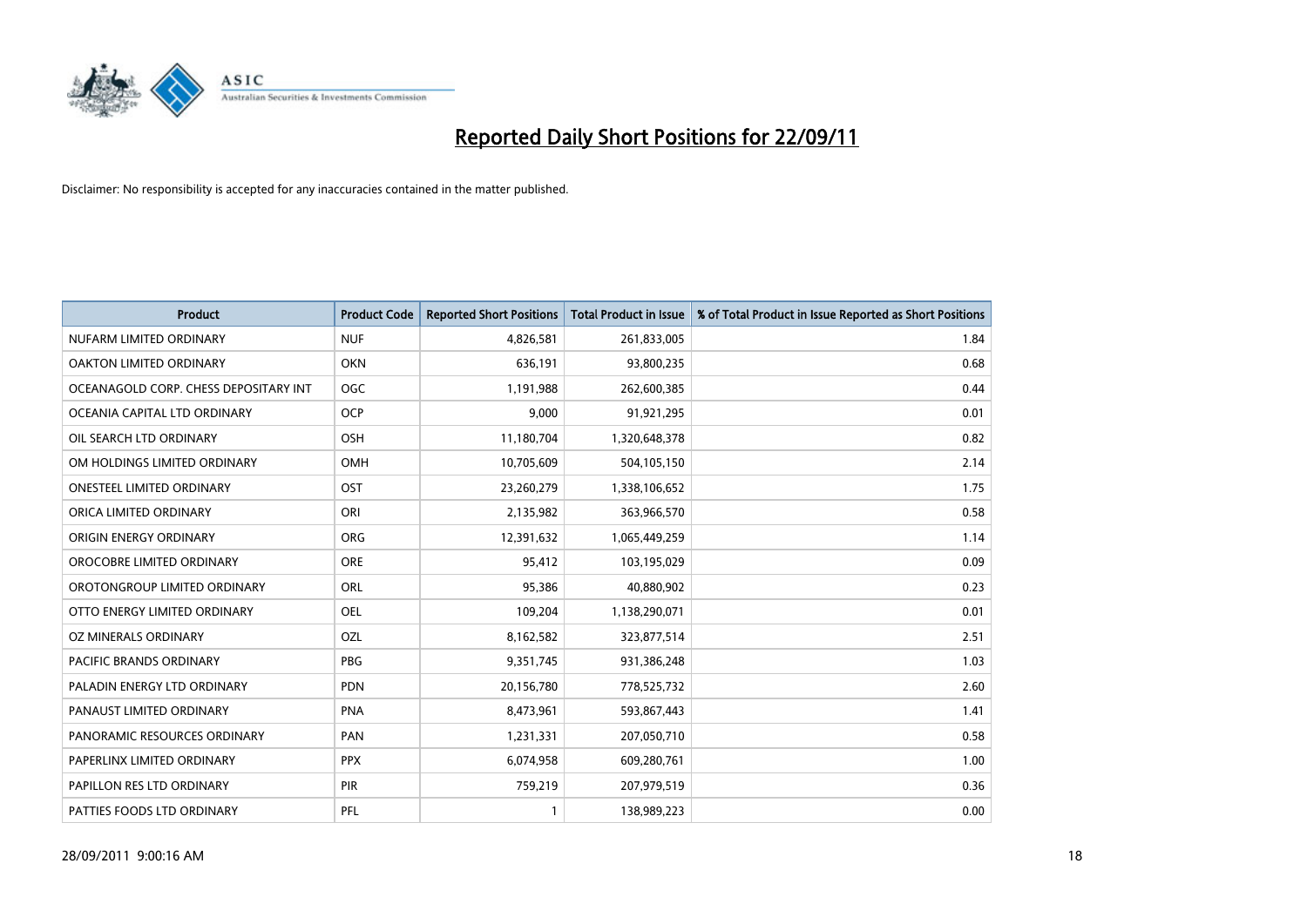

| <b>Product</b>                | <b>Product Code</b> | <b>Reported Short Positions</b> | <b>Total Product in Issue</b> | % of Total Product in Issue Reported as Short Positions |
|-------------------------------|---------------------|---------------------------------|-------------------------------|---------------------------------------------------------|
| PEAK RESOURCES ORDINARY       | <b>PEK</b>          | 103,783                         | 155,979,643                   | 0.07                                                    |
| PEET LIMITED ORDINARY         | <b>PPC</b>          | 104,619                         | 318,038,544                   | 0.03                                                    |
| PENINSULA ENERGY LTD ORDINARY | <b>PEN</b>          | 1,493,377                       | 2,125,490,443                 | 0.07                                                    |
| PERILYA LIMITED ORDINARY      | PEM                 | 397,489                         | 526,075,563                   | 0.08                                                    |
| PERPETUAL LIMITED ORDINARY    | <b>PPT</b>          | 3,040,633                       | 44,692,304                    | 6.78                                                    |
| PERSEUS MINING LTD ORDINARY   | PRU                 | 3,266,948                       | 426,467,088                   | 0.77                                                    |
| PETSEC ENERGY ORDINARY        | <b>PSA</b>          | 223,332                         | 231,283,622                   | 0.10                                                    |
| PHARMAXIS LTD ORDINARY        | <b>PXS</b>          | 2,306,859                       | 229,116,309                   | 1.01                                                    |
| PHOTON GROUP LTD ORDINARY     | <b>PGA</b>          | 250,510                         | 1,540,886,866                 | 0.02                                                    |
| PLATINUM ASSET ORDINARY       | <b>PTM</b>          | 8,160,744                       | 561,347,878                   | 1.46                                                    |
| PLATINUM AUSTRALIA ORDINARY   | <b>PLA</b>          | 5,774,405                       | 417,130,039                   | 1.41                                                    |
| PLATINUM CAPITAL LTD ORDINARY | <b>PMC</b>          |                                 | 165,756,878                   | 0.00                                                    |
| PLUTON RESOURCES ORDINARY     | <b>PLV</b>          | 30,106                          | 211,355,652                   | 0.01                                                    |
| PMP LIMITED ORDINARY          | <b>PMP</b>          | 12,611                          | 329,842,473                   | 0.00                                                    |
| PORT BOUVARD LIMITED ORDINARY | PBD                 | 6,754                           | 593,868,295                   | 0.00                                                    |
| PREMIER INVESTMENTS ORDINARY  | <b>PMV</b>          | 215,987                         | 155,062,831                   | 0.14                                                    |
| PRIMA BIOMED LTD ORDINARY     | <b>PRR</b>          | 1,687,460                       | 1,008,596,205                 | 0.17                                                    |
| PRIMARY HEALTH CARE ORDINARY  | <b>PRY</b>          | 10,550,356                      | 497,469,803                   | 2.13                                                    |
| PRIME MEDIA GRP LTD ORDINARY  | <b>PRT</b>          | 2,305                           | 366,330,303                   | 0.00                                                    |
| PROGEN PHARMACEUTIC ORDINARY  | PGL                 | 151,596                         | 24,709,097                    | 0.61                                                    |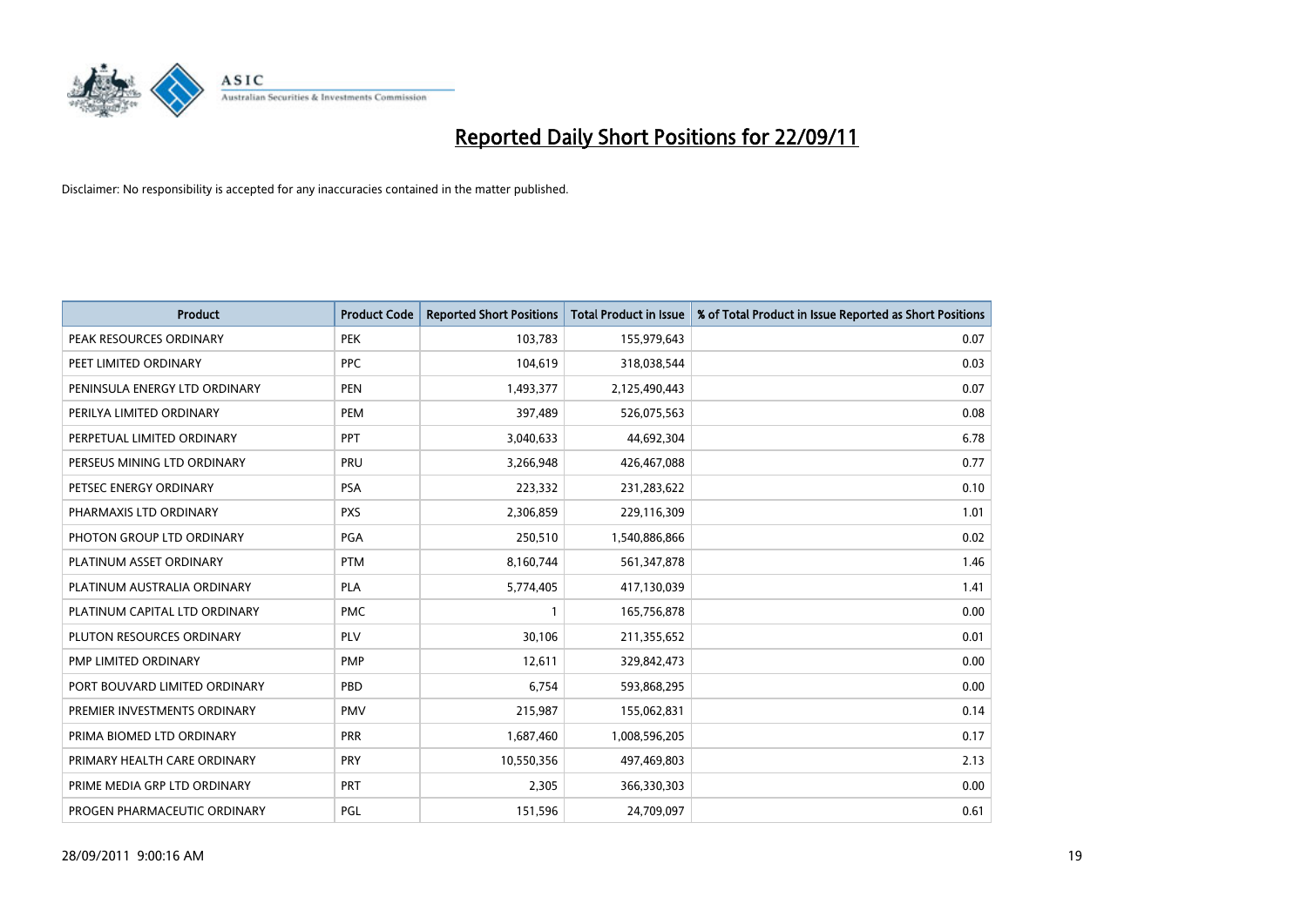

| <b>Product</b>                      | <b>Product Code</b> | <b>Reported Short Positions</b> | <b>Total Product in Issue</b> | % of Total Product in Issue Reported as Short Positions |
|-------------------------------------|---------------------|---------------------------------|-------------------------------|---------------------------------------------------------|
| PROGRAMMED ORDINARY                 | <b>PRG</b>          | 722,394                         | 118,169,908                   | 0.61                                                    |
| <b>PSIVIDA CORP CDI 1:1</b>         | <b>PVA</b>          | 6,878                           | 8,737,186                     | 0.08                                                    |
| <b>QANTAS AIRWAYS ORDINARY</b>      | QAN                 | 31,759,484                      | 2,265,123,620                 | 1.41                                                    |
| <b>OBE INSURANCE GROUP ORDINARY</b> | <b>OBE</b>          | 27,329,477                      | 1,092,654,587                 | 2.47                                                    |
| OR NATIONAL LIMITED ORDINARY        | <b>ORN</b>          | 15,520,242                      | 2,440,000,000                 | 0.63                                                    |
| <b>QUBE LOGISTICS HLDG ORDINARY</b> | <b>QUB</b>          | 89,184                          | 801,927,594                   | 0.01                                                    |
| RAMELIUS RESOURCES ORDINARY         | <b>RMS</b>          | 97,719                          | 291,767,215                   | 0.03                                                    |
| RAMSAY HEALTH CARE ORDINARY         | <b>RHC</b>          | 1,132,045                       | 202,081,252                   | 0.55                                                    |
| <b>RCR TOMLINSON ORDINARY</b>       | <b>RCR</b>          | 68,067                          | 132,010,172                   | 0.05                                                    |
| <b>REA GROUP ORDINARY</b>           | <b>REA</b>          | 350,530                         | 130,401,680                   | 0.25                                                    |
| <b>RECKON LIMITED ORDINARY</b>      | <b>RKN</b>          | 692,075                         | 133,384,060                   | 0.52                                                    |
| <b>RED FORK ENERGY ORDINARY</b>     | <b>RFE</b>          | 7,696                           | 269,769,853                   | 0.00                                                    |
| REDBANK ENERGY LTD ORDINARY         | AEI                 | 19                              | 786,287                       | 0.00                                                    |
| REED RESOURCES LTD ORDINARY         | <b>RDR</b>          | 309,221                         | 264,742,501                   | 0.12                                                    |
| <b>REGIS RESOURCES ORDINARY</b>     | <b>RRL</b>          | 1,941,604                       | 433,353,680                   | 0.44                                                    |
| RESMED INC CDI 10:1                 | <b>RMD</b>          | 6,838,271                       | 1,556,242,300                 | 0.43                                                    |
| RESOLUTE MINING ORDINARY            | <b>RSG</b>          | 3,707,122                       | 468,608,774                   | 0.78                                                    |
| RESOURCE GENERATION ORDINARY        | <b>RES</b>          | 375,748                         | 262,895,652                   | 0.14                                                    |
| RETAIL FOOD GROUP ORDINARY          | <b>RFG</b>          | 37,272                          | 108,219,282                   | 0.03                                                    |
| REVERSE CORP LIMITED ORDINARY       | <b>REF</b>          | 25,141                          | 92,382,175                    | 0.03                                                    |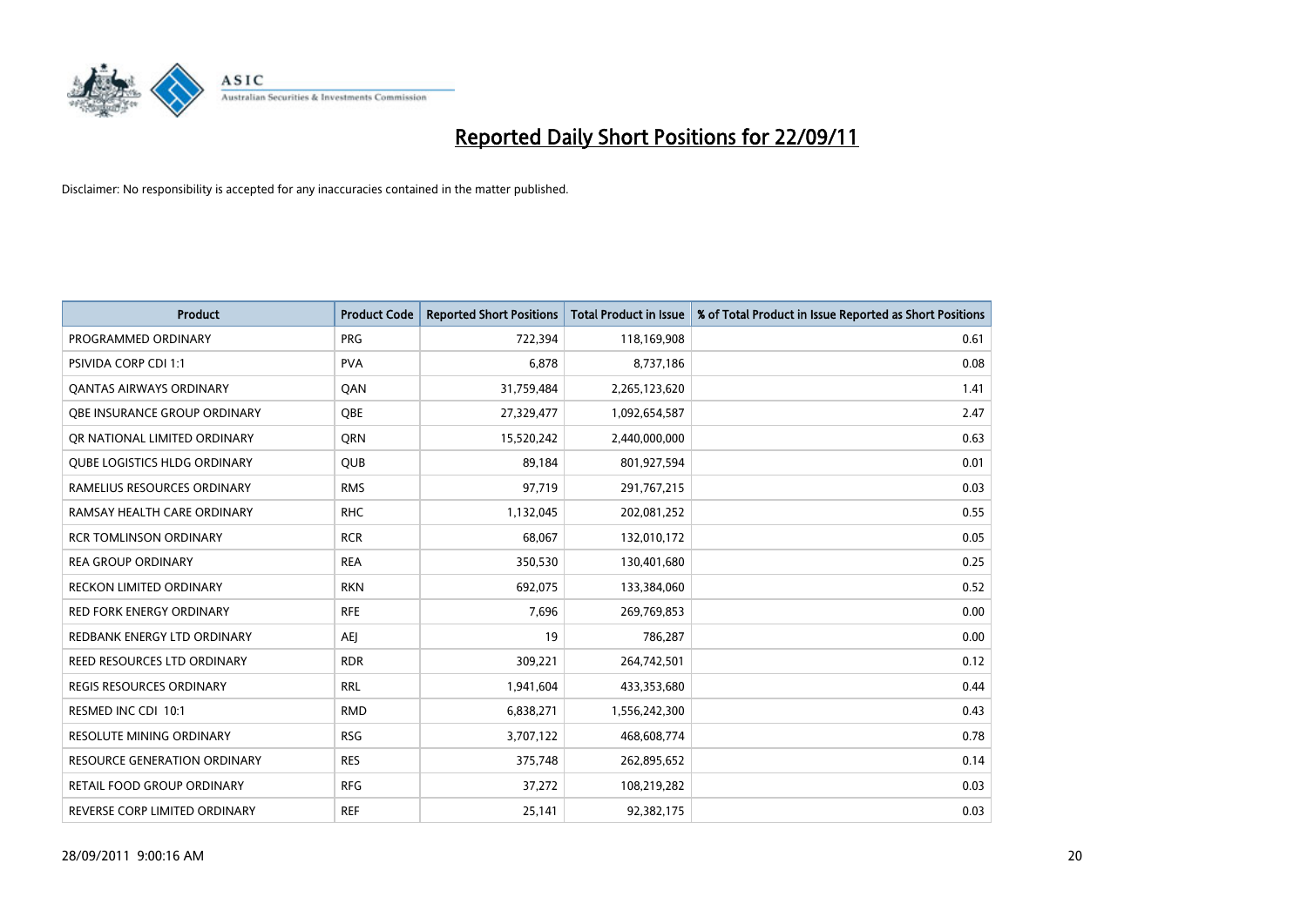

| <b>Product</b>                    | <b>Product Code</b> | <b>Reported Short Positions</b> | <b>Total Product in Issue</b> | % of Total Product in Issue Reported as Short Positions |
|-----------------------------------|---------------------|---------------------------------|-------------------------------|---------------------------------------------------------|
| REX MINERALS LIMITED ORDINARY     | <b>RXM</b>          | 1,157,402                       | 153,635,519                   | 0.75                                                    |
| RHG LIMITED ORDINARY              | <b>RHG</b>          | 940,817                         | 308,483,177                   | 0.30                                                    |
| <b>RIALTO ENERGY ORDINARY</b>     | <b>RIA</b>          | 296,775                         | 375,006,264                   | 0.08                                                    |
| RIDLEY CORPORATION ORDINARY       | <b>RIC</b>          | 509,655                         | 307,817,071                   | 0.17                                                    |
| RIO TINTO LIMITED ORDINARY        | <b>RIO</b>          | 21,596,536                      | 435,758,720                   | 4.94                                                    |
| <b>RIVERCITY MOTORWAY STAPLED</b> | <b>RCY</b>          | 132,000                         | 957,010,115                   | 0.01                                                    |
| ROBUST RESOURCES ORDINARY         | <b>ROL</b>          | 1,135,439                       | 84,944,097                    | 1.34                                                    |
| ROC OIL COMPANY ORDINARY          | <b>ROC</b>          | 1,196,237                       | 713,254,560                   | 0.16                                                    |
| ROYAL WOLF HOLDINGS ORDINARY      | <b>RWH</b>          | 56,121                          | 100,387,052                   | 0.06                                                    |
| SAI GLOBAL LIMITED ORDINARY       | SAI                 | 1,977,130                       | 200,048,605                   | 0.98                                                    |
| SALMAT LIMITED ORDINARY           | <b>SLM</b>          | 231,135                         | 159,802,174                   | 0.14                                                    |
| SAMSON OIL & GAS LTD ORDINARY     | SSN                 | 136,452                         | 1,748,724,309                 | 0.00                                                    |
| SANDFIRE RESOURCES ORDINARY       | <b>SFR</b>          | 2,141,845                       | 150,279,969                   | 1.42                                                    |
| <b>SANTOS LTD ORDINARY</b>        | <b>STO</b>          | 20,358,659                      | 878,148,624                   | 2.29                                                    |
| SARACEN MINERAL ORDINARY          | SAR                 | 2,663,212                       | 492,251,415                   | 0.55                                                    |
| SEDGMAN LIMITED ORDINARY          | <b>SDM</b>          | 342,568                         | 209,752,689                   | 0.16                                                    |
| SEEK LIMITED ORDINARY             | <b>SEK</b>          | 18,969,489                      | 337,079,207                   | 5.63                                                    |
| SELECT HARVESTS ORDINARY          | SHV                 | 417,771                         | 56,226,960                    | 0.74                                                    |
| SENETAS CORPORATION ORDINARY      | <b>SEN</b>          | 756,999                         | 463,105,195                   | 0.16                                                    |
| SENEX ENERGY LIMITED ORDINARY     | SXY                 | 400,000                         | 760,722,223                   | 0.05                                                    |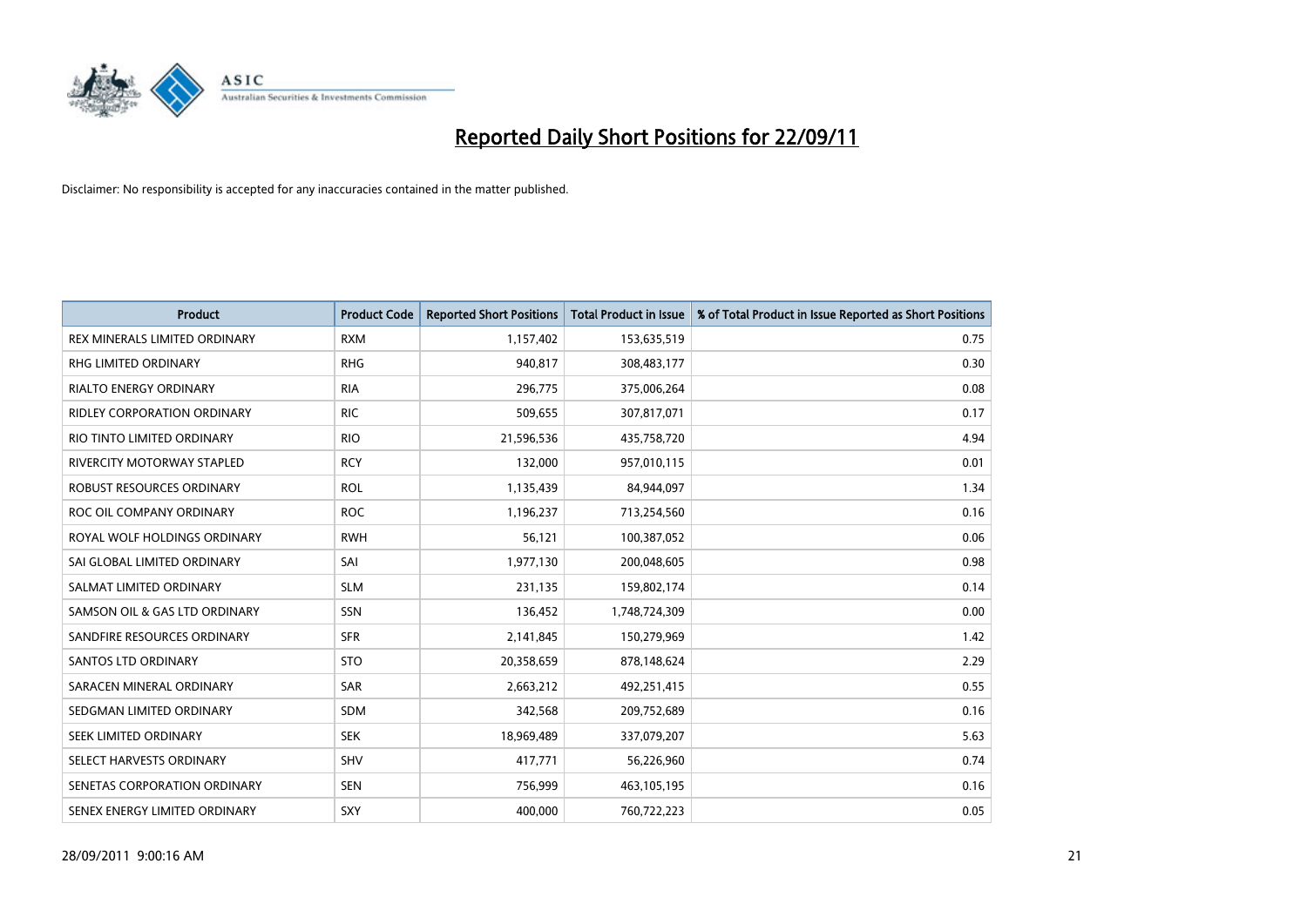

| <b>Product</b>                           | <b>Product Code</b> | <b>Reported Short Positions</b> | <b>Total Product in Issue</b> | % of Total Product in Issue Reported as Short Positions |
|------------------------------------------|---------------------|---------------------------------|-------------------------------|---------------------------------------------------------|
| SERVCORP LIMITED ORDINARY                | SRV                 | 46.636                          | 98,440,807                    | 0.05                                                    |
| SERVICE STREAM ORDINARY                  | <b>SSM</b>          | 344,663                         | 283,418,867                   | 0.12                                                    |
| SEVEN GROUP HOLDINGS ORDINARY            | <b>SVW</b>          | 1,534,079                       | 306,410,281                   | 0.48                                                    |
| SEVEN WEST MEDIA LTD ORDINARY            | <b>SWM</b>          | 1,253,005                       | 610,327,899                   | 0.20                                                    |
| SIGMA PHARMACEUTICAL ORDINARY            | <b>SIP</b>          | 12,841,714                      | 1,178,626,572                 | 1.11                                                    |
| SILEX SYSTEMS ORDINARY                   | <b>SLX</b>          | 581,397                         | 170,133,997                   | 0.33                                                    |
| SILVER LAKE RESOURCE ORDINARY            | <b>SLR</b>          | 125,813                         | 178,922,838                   | 0.07                                                    |
| SIMS METAL MGMT LTD ORDINARY             | SGM                 | 2,483,080                       | 205,420,167                   | 1.20                                                    |
| SINGAPORE TELECOMM. CHESS DEPOSITARY INT | <b>SGT</b>          | 6,431,115                       | 168,828,658                   | 3.81                                                    |
| SIRIUS RESOURCES NL ORDINARY             | <b>SIR</b>          | 82,500                          | 137,134,586                   | 0.06                                                    |
| SKILLED GROUP LTD ORDINARY               | <b>SKE</b>          | 36,463                          | 233, 243, 776                 | 0.01                                                    |
| SMS MANAGEMENT, ORDINARY                 | <b>SMX</b>          | 146,310                         | 68,290,180                    | 0.21                                                    |
| SONIC HEALTHCARE ORDINARY                | <b>SHL</b>          | 5,080,848                       | 389,969,875                   | 1.32                                                    |
| SOUL PATTINSON (W.H) ORDINARY            | SOL                 | 19,981                          | 238,640,580                   | 0.01                                                    |
| SOUTH BOULDER MINES ORDINARY             | <b>STB</b>          | 6,914                           | 87,115,688                    | 0.00                                                    |
| SP AUSNET STAPLED SECURITIES             | <b>SPN</b>          | 3,092,047                       | 2,850,932,204                 | 0.10                                                    |
| SPARK INFRASTRUCTURE STAPLED NOTE & UNIT | SKI                 | 18,402,353                      | 1,326,734,264                 | 1.38                                                    |
| SPDR 200 FUND ETF UNITS                  | <b>STW</b>          | 8                               | 51,278,556                    | 0.00                                                    |
| SPECIALTY FASHION ORDINARY               | <b>SFH</b>          | 509,050                         | 192,086,121                   | 0.27                                                    |
| SPOTLESS GROUP LTD ORDINARY              | <b>SPT</b>          | 1,374,562                       | 262,766,725                   | 0.51                                                    |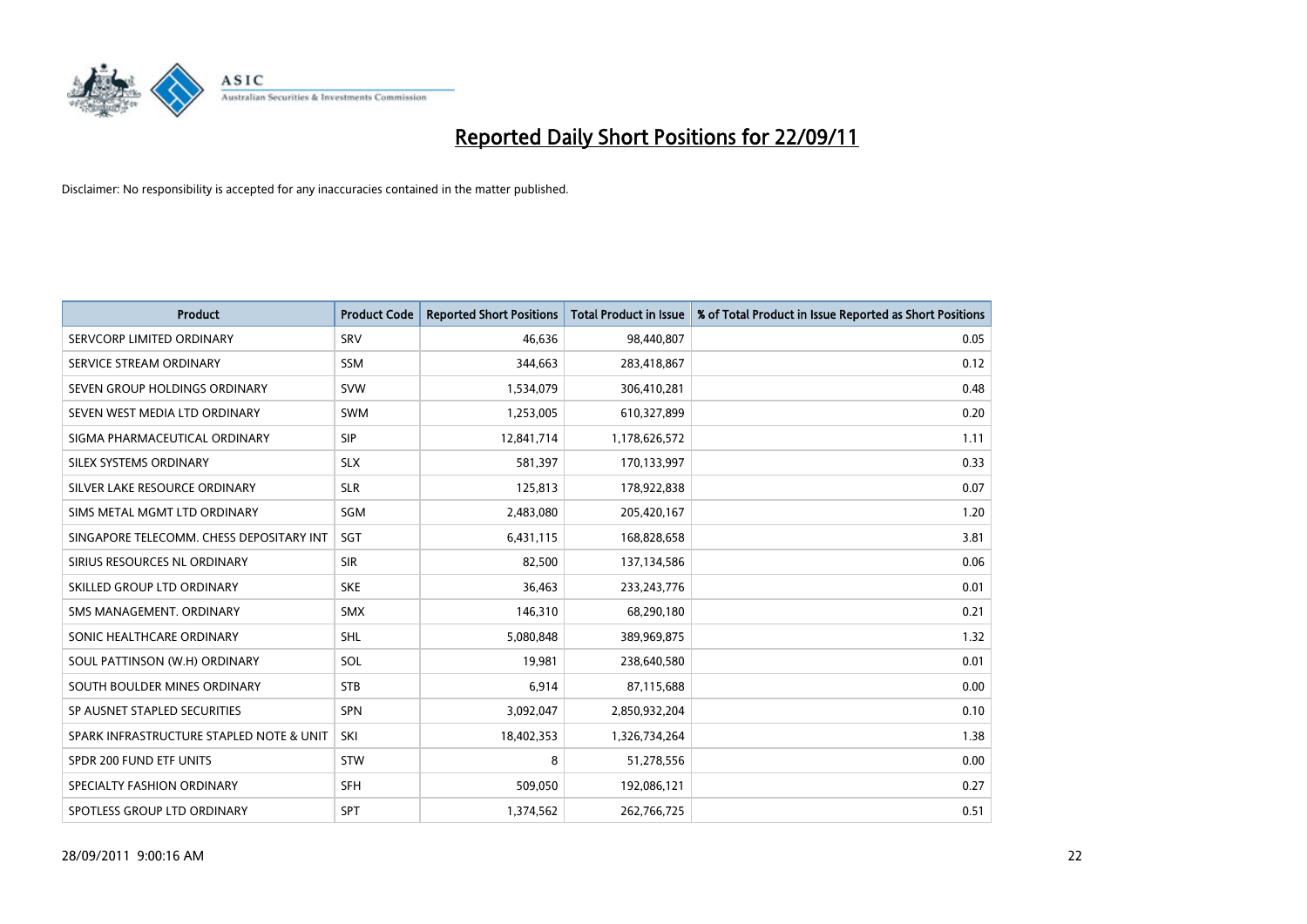

| <b>Product</b>                | <b>Product Code</b> | <b>Reported Short Positions</b> | <b>Total Product in Issue</b> | % of Total Product in Issue Reported as Short Positions |
|-------------------------------|---------------------|---------------------------------|-------------------------------|---------------------------------------------------------|
| ST BARBARA LIMITED ORDINARY   | <b>SBM</b>          | 9,097,545                       | 325,615,389                   | 2.79                                                    |
| STAGING CONNECTIONS ORDINARY  | <b>STG</b>          | 2,917,189                       | 78,317,726                    | 3.72                                                    |
| STANMORE COAL LTD ORDINARY    | <b>SMR</b>          | 99.847                          | 89,791,402                    | 0.11                                                    |
| STARPHARMA HOLDINGS ORDINARY  | SPL                 | 1,453,179                       | 248,026,578                   | 0.58                                                    |
| STH AMERICAN COR LTD ORDINARY | SAY                 | 9,200                           | 257,785,604                   | 0.00                                                    |
| STHN CROSS MEDIA ORDINARY     | <b>SXL</b>          | 3,397,425                       | 705,766,444                   | 0.48                                                    |
| STOCKLAND UNITS/ORD STAPLED   | SGP                 | 20,610,824                      | 2,383,036,717                 | 0.86                                                    |
| STRAITS RES LTD. ORDINARY     | SRO                 | 7,727,955                       | 324,796,141                   | 2.38                                                    |
| STW COMMUNICATIONS ORDINARY   | SGN                 | 274,558                         | 364,310,964                   | 0.07                                                    |
| SUNCORP GROUP LTD ORDINARY    | <b>SUN</b>          | 12,995,847                      | 1,286,600,980                 | 1.01                                                    |
| SUNDANCE RESOURCES ORDINARY   | SDL                 | 13,315,647                      | 2,896,314,669                 | 0.45                                                    |
| SUNLAND GROUP LTD ORDINARY    | <b>SDG</b>          | 127,049                         | 220,457,476                   | 0.05                                                    |
| SUPER RET REP LTD ORDINARY    | <b>SUL</b>          | 264,984                         | 130,528,739                   | 0.20                                                    |
| SWICK MINING ORDINARY         | <b>SWK</b>          | 1,548                           | 236,724,970                   | 0.00                                                    |
| SYMEX HOLDINGS ORDINARY       | <b>SYM</b>          | 6,633                           | 189,166,670                   | 0.00                                                    |
| TABCORP HOLDINGS LTD ORDINARY | <b>TAH</b>          | 14,088,820                      | 688,019,737                   | 2.04                                                    |
| TALENT2 INTERNATION ORDINARY  | <b>TWO</b>          | 76,179                          | 146,565,584                   | 0.05                                                    |
| TAP OIL LIMITED ORDINARY      | <b>TAP</b>          | 890,794                         | 240,995,311                   | 0.38                                                    |
| TASSAL GROUP LIMITED ORDINARY | <b>TGR</b>          | 58,633                          | 146,304,404                   | 0.02                                                    |
| TATTS GROUP LTD ORDINARY      | <b>TTS</b>          | 17,144,520                      | 1,318,687,024                 | 1.29                                                    |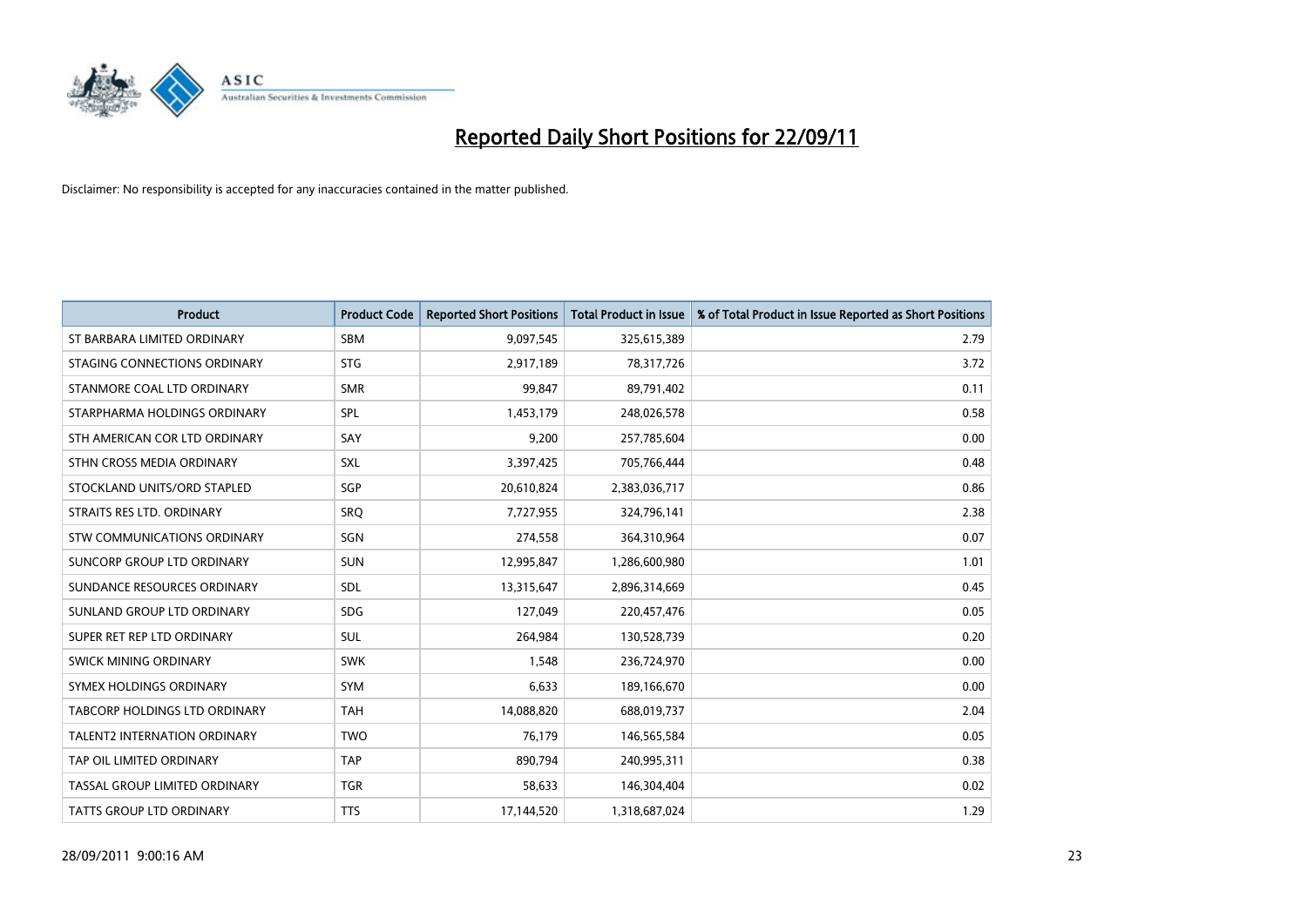

| <b>Product</b>                       | <b>Product Code</b> | <b>Reported Short Positions</b> | <b>Total Product in Issue</b> | % of Total Product in Issue Reported as Short Positions |
|--------------------------------------|---------------------|---------------------------------|-------------------------------|---------------------------------------------------------|
| <b>TECHNOLOGY ONE ORDINARY</b>       | <b>TNE</b>          | 10,000                          | 303,379,455                   | 0.00                                                    |
| TELECOM CORPORATION ORDINARY         | <b>TEL</b>          | 18,393,069                      | 1,924,707,065                 | 0.95                                                    |
| TELSTRA CORPORATION, ORDINARY        | <b>TLS</b>          | 65,726,775                      | 12,443,074,357                | 0.55                                                    |
| TEN NETWORK HOLDINGS ORDINARY        | <b>TEN</b>          | 32,468,572                      | 1,045,236,720                 | 3.09                                                    |
| TERANGA GOLD CORP CDI 1:1            | <b>TGZ</b>          | 315,107                         | 154,166,054                   | 0.19                                                    |
| TFS CORPORATION LTD ORDINARY         | <b>TFC</b>          | 267,490                         | 276,453,042                   | 0.10                                                    |
| THE REJECT SHOP ORDINARY             | <b>TRS</b>          | 1,139,880                       | 26,071,170                    | 4.36                                                    |
| THOR MINING PLC CHESS DEPOSITARY 1:1 | <b>THR</b>          | 2,307                           | 222,489,120                   | 0.00                                                    |
| THORN GROUP LIMITED ORDINARY         | <b>TGA</b>          | 46,037                          | 146,091,970                   | 0.03                                                    |
| <b>TIGER RESOURCES ORDINARY</b>      | <b>TGS</b>          | 149,707                         | 671,110,549                   | 0.02                                                    |
| TISHMAN SPEYER UNITS                 | <b>TSO</b>          | 46,306                          | 338,440,904                   | 0.01                                                    |
| TNG LIMITED ORDINARY                 | <b>TNG</b>          | 4,321                           | 284,803,062                   | 0.00                                                    |
| TOLL HOLDINGS LTD ORDINARY           | <b>TOL</b>          | 24,567,611                      | 710,128,531                   | 3.42                                                    |
| TORO ENERGY LIMITED ORDINARY         | <b>TOE</b>          | 35,404                          | 965,436,676                   | 0.00                                                    |
| <b>TOWER LIMITED ORDINARY</b>        | <b>TWR</b>          | 689,519                         | 265,176,580                   | 0.26                                                    |
| TOX FREE SOLUTIONS ORDINARY          | <b>TOX</b>          | 14,801                          | 96,503,382                    | 0.01                                                    |
| TPG TELECOM LIMITED ORDINARY         | <b>TPM</b>          | 5,512,750                       | 783,894,338                   | 0.70                                                    |
| TRANSFIELD SERVICES ORDINARY         | <b>TSE</b>          | 4,805,258                       | 549,715,957                   | 0.86                                                    |
| TRANSPACIFIC INDUST, ORDINARY        | <b>TPI</b>          | 11,397,209                      | 960,638,735                   | 1.16                                                    |
| TRANSURBAN GROUP TRIPLE STAPLED SEC. | <b>TCL</b>          | 2,508,758                       | 1,450,831,425                 | 0.15                                                    |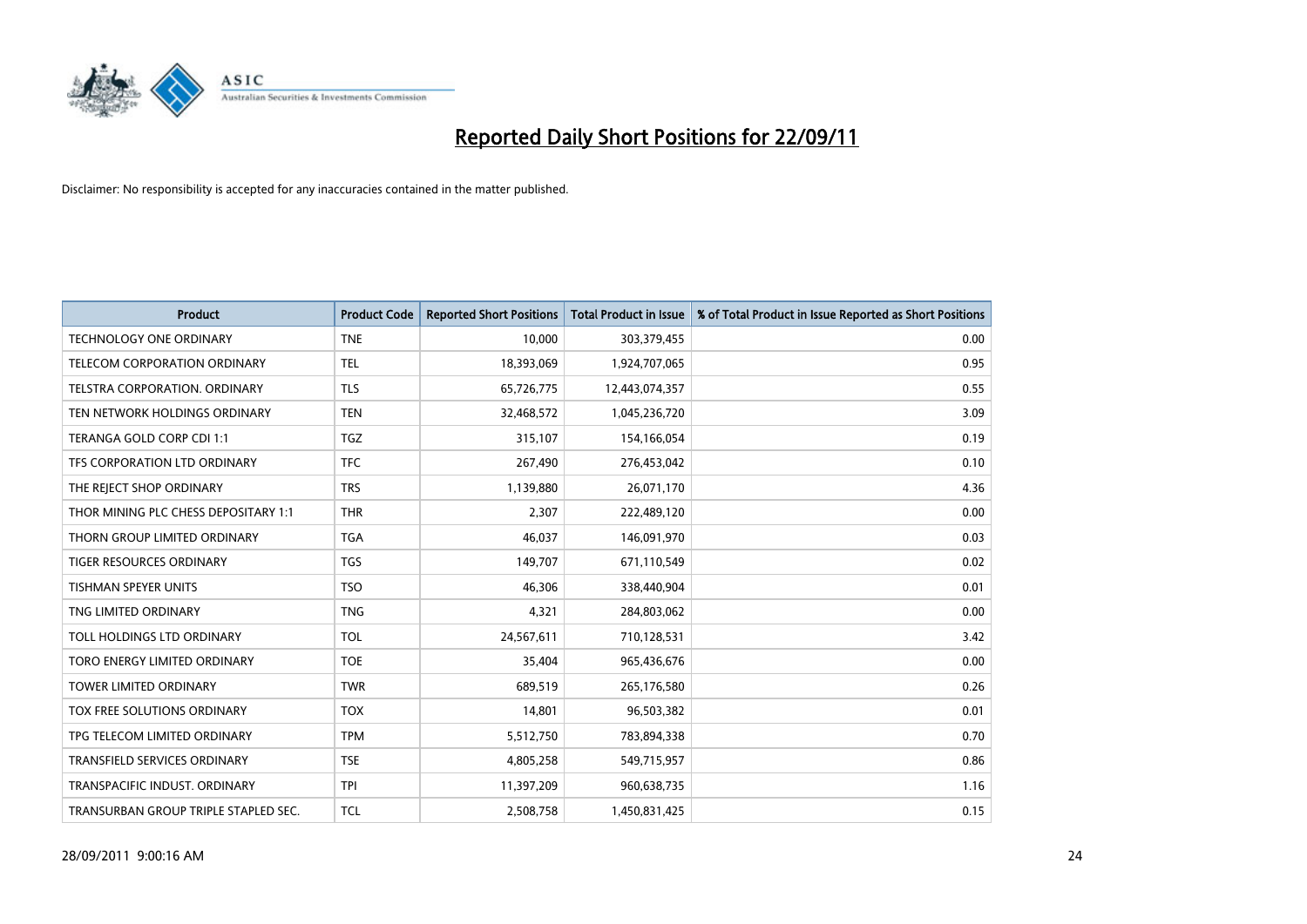

| <b>Product</b>                         | <b>Product Code</b> | <b>Reported Short Positions</b> | <b>Total Product in Issue</b> | % of Total Product in Issue Reported as Short Positions |
|----------------------------------------|---------------------|---------------------------------|-------------------------------|---------------------------------------------------------|
| TREASURY WINE ESTATE ORDINARY          | <b>TWE</b>          | 13,752,733                      | 647,227,144                   | 2.10                                                    |
| TRIAUSMIN LIMITED ORDINARY             | <b>TRO</b>          | 52,000                          | 158,995,945                   | 0.03                                                    |
| TRINITY GROUP STAPLED SECURITIES       | <b>TCO</b>          | 3,419                           | 203,405,927                   | 0.00                                                    |
| TROY RESOURCES NL ORDINARY             | <b>TRY</b>          | 97,862                          | 88,112,823                    | 0.11                                                    |
| UGL LIMITED ORDINARY                   | UGL                 | 5,482,358                       | 166,047,171                   | 3.29                                                    |
| UNILIFE CORPORATION CDI 6:1            | <b>UNS</b>          | 885,779                         | 265,814,381                   | 0.33                                                    |
| UXC LIMITED ORDINARY                   | <b>UXC</b>          | 107,548                         | 306,933,250                   | 0.04                                                    |
| <b>VDM GROUP LIMITED ORDINARY</b>      | <b>VMG</b>          | 11,116                          | 193,127,749                   | 0.01                                                    |
| <b>VENTURE MINERALS ORDINARY</b>       | <b>VMS</b>          | 275,522                         | 221,093,592                   | 0.12                                                    |
| <b>VIRGIN BLUE HOLDINGS ORDINARY</b>   | <b>VBA</b>          | 38,507,981                      | 2,210,197,600                 | 1.74                                                    |
| VISION GROUP HLDGS ORDINARY            | <b>VGH</b>          | 78,000                          | 74,520,926                    | 0.10                                                    |
| <b>VITA GROUP LTD ORDINARY</b>         | <b>VTG</b>          | 75,190                          | 142,499,800                   | 0.05                                                    |
| VITERRA INC CDI 1:1                    | <b>VTA</b>          | 3,828                           | 68,629,939                    | 0.01                                                    |
| VNGD US TOTAL MARKET CDI 1:1           | <b>VTS</b>          | 12,549                          | 792,993                       | 1.58                                                    |
| <b>WATPAC LIMITED ORDINARY</b>         | <b>WTP</b>          | 16,579                          | 185,160,973                   | 0.00                                                    |
| <b>WDS LIMITED ORDINARY</b>            | <b>WDS</b>          | 701                             | 144,055,662                   | 0.00                                                    |
| WEBIET LIMITED ORDINARY                | <b>WEB</b>          | 112,623                         | 73,882,948                    | 0.15                                                    |
| <b>WESFARMERS LIMITED ORDINARY</b>     | <b>WES</b>          | 19,780,937                      | 1,005,791,581                 | 1.93                                                    |
| WESFARMERS LIMITED PARTIALLY PROTECTED | <b>WESN</b>         | 73,214                          | 151,280,581                   | 0.04                                                    |
| WESTERN AREAS NL ORDINARY              | <b>WSA</b>          | 9,346,142                       | 179,735,899                   | 5.19                                                    |